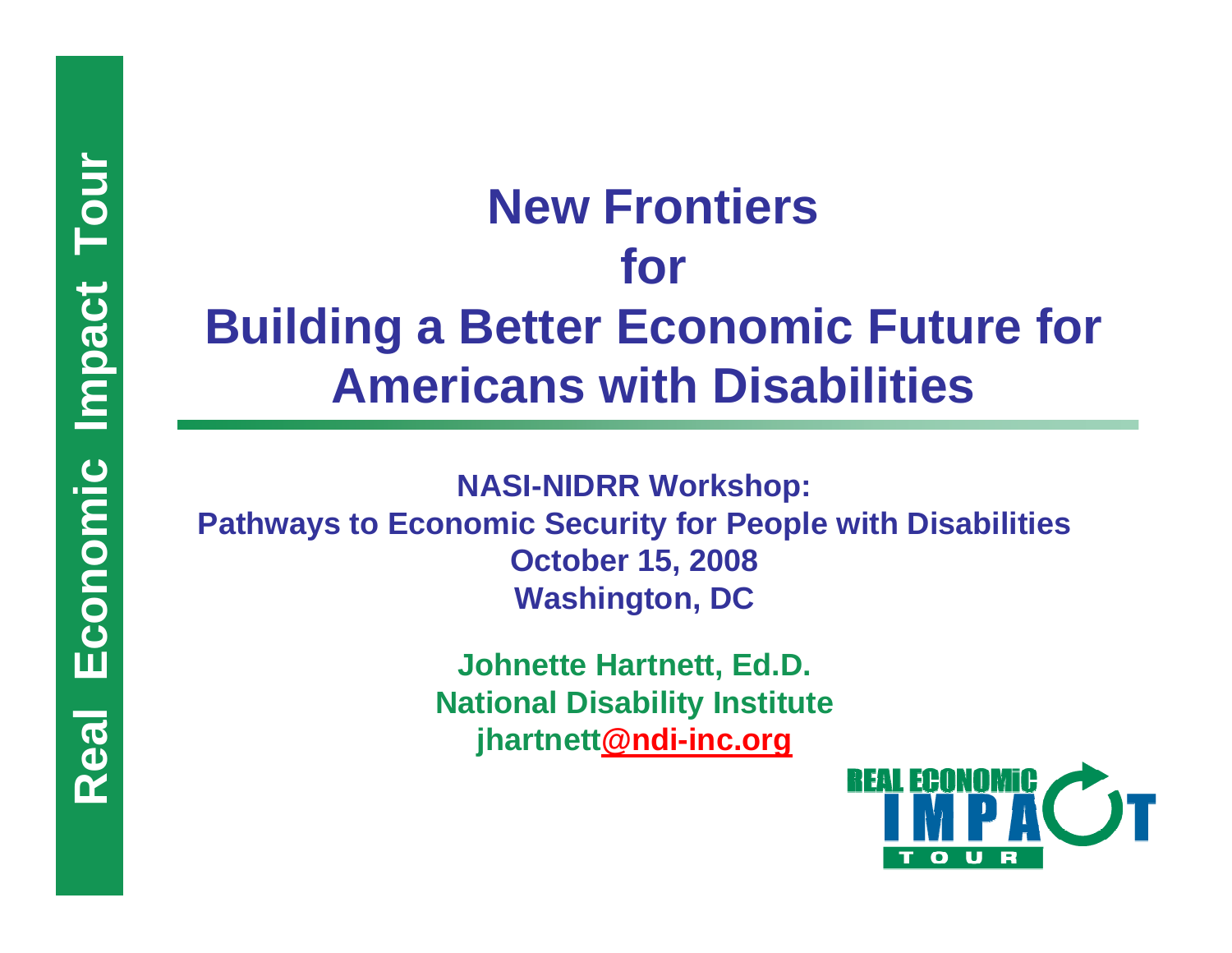# **Purpose<br>
Maximizing Community Participation**<br>
• Research<br>
• Lemonstration<br>
• Knowledge Translation & Use<br>
• Outcomes – Individual &<br>
System Level<br>
• Real Equation

- **Research**
- **Demonstration**
- **Knowledge Translation & Use**
- **Outcomes – Individual & System Level**

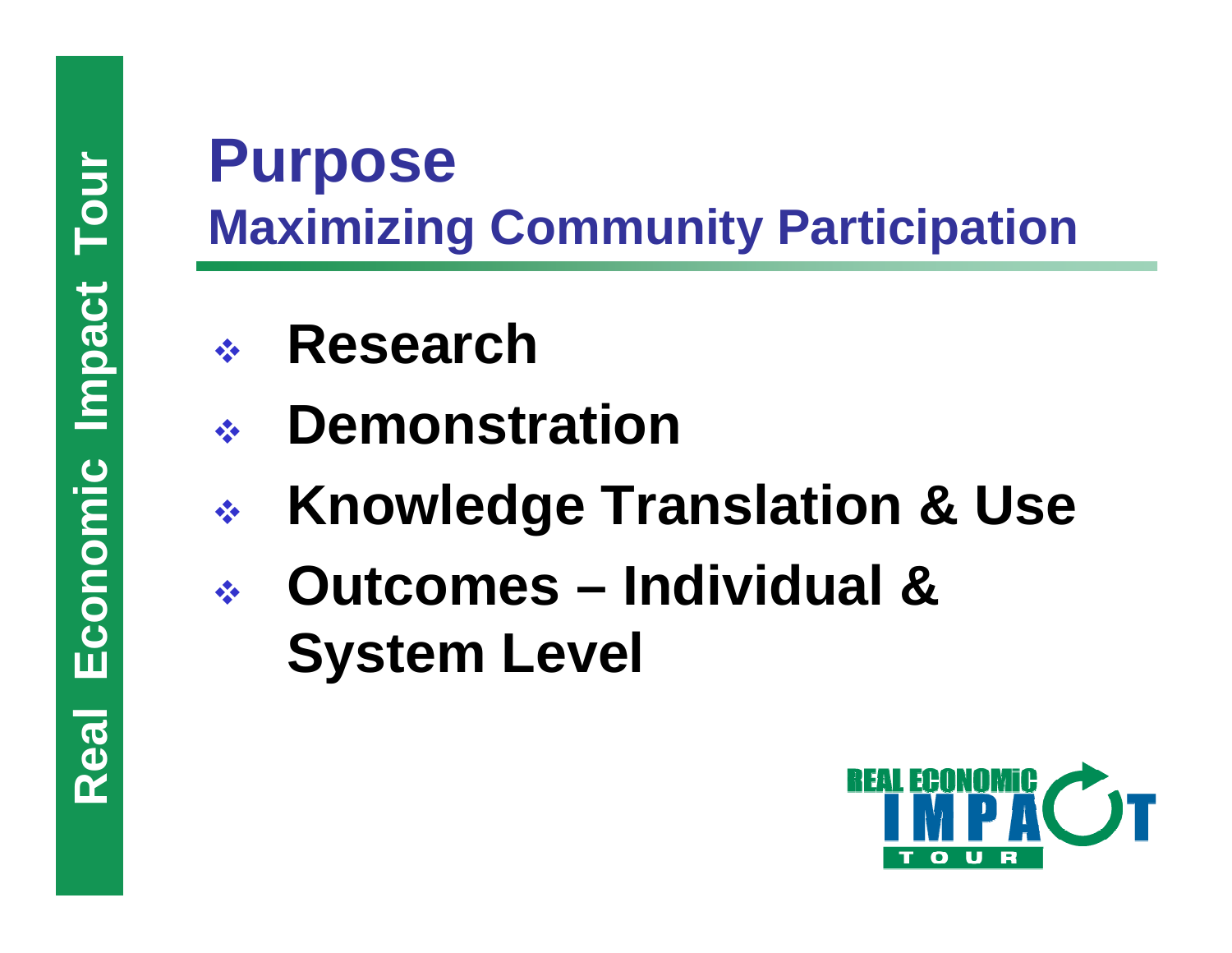# National Institute for Disability and<br>
Rehabilitation Research (NIDRR)<br>
First Generation of Research<br>
Asset Accumulation and Tax Policy<br>
Project (AATPP)<br>
2003 – 2008 (NIDRR/DRPP)<br>
#H133A03173

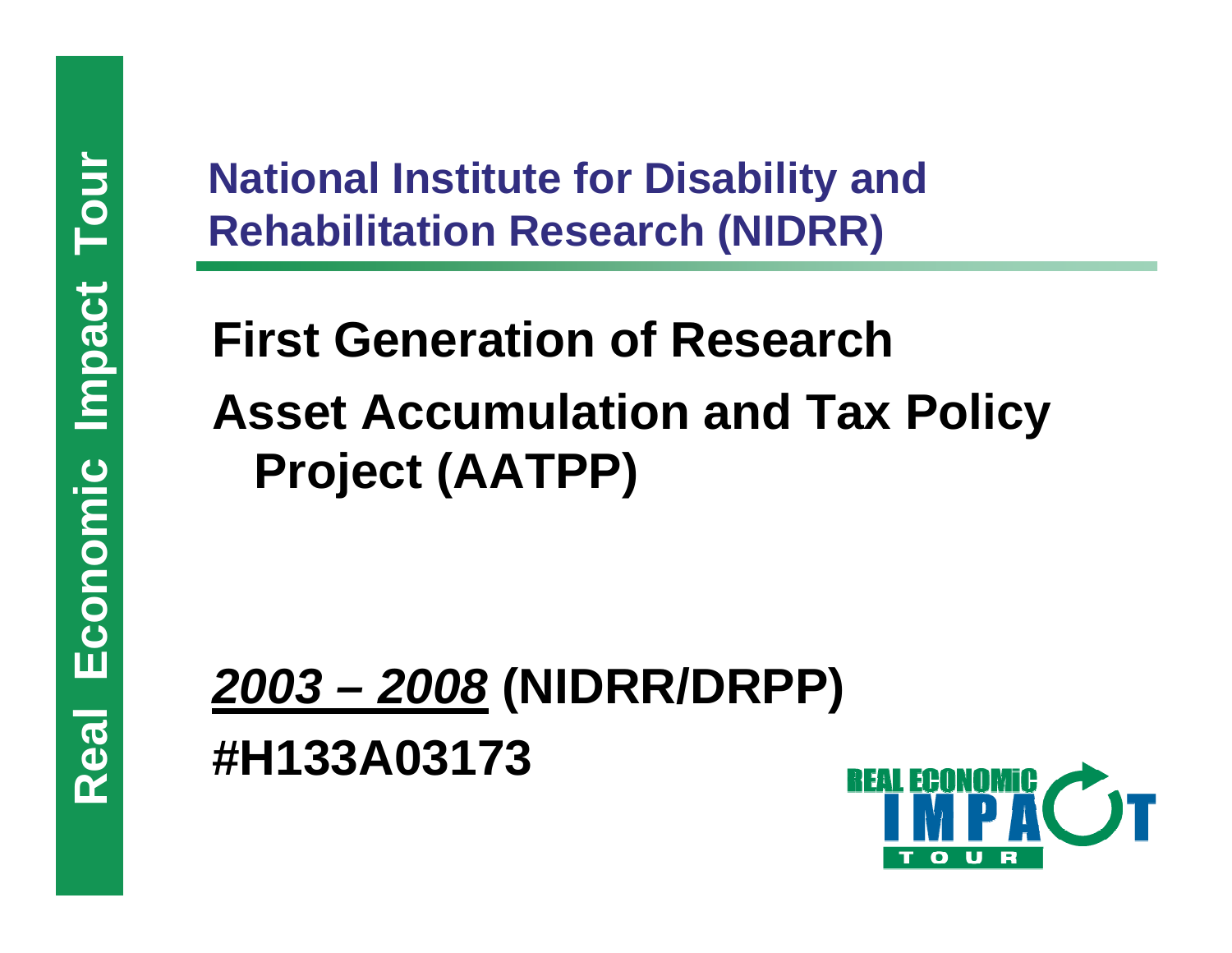- **REAL TERM ANTPP Partners<br>
Development Credit University of Development Credit University<br>
Southern New Hampshire for Economic Developm<br>
Law, Health Policy & Distribution College of Law<br>
Burton Blatt Institute, Sy<br>
<b>Real P**  $\mathbb{R}^n$  National Federation of Community Development Credit Unions
	- **Norld Institute on Disability**
	- Southern New Hampshire University, Center for Economic Development and Disability
	- Law, Health Policy & Disability Center, University of Iowa, College of Law
	- Burton Blatt Institute, Syracuse University, College of Law
	- National Disability Institute, Washington, DC

<u>REAL ECONOMIC</u>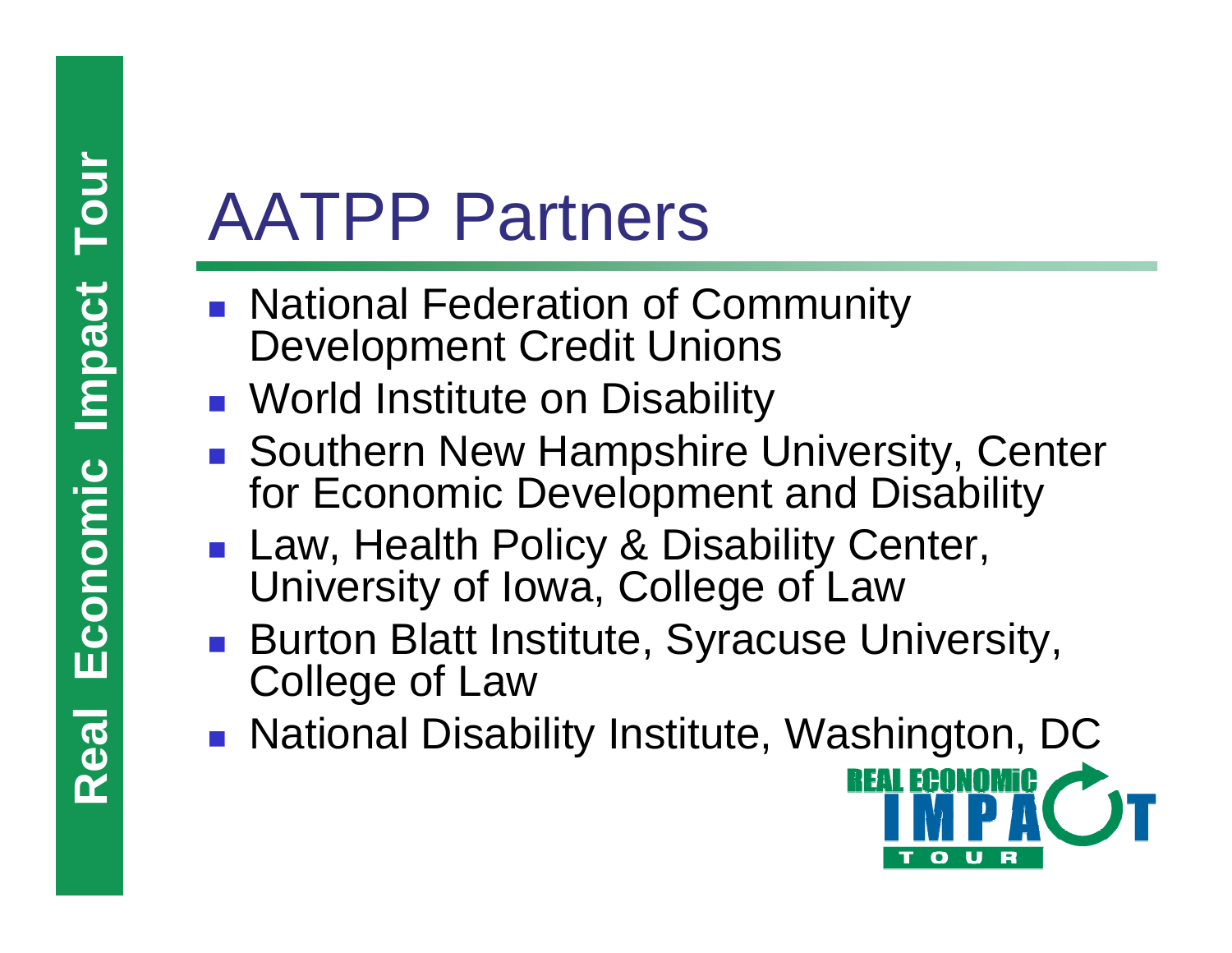- 
- 
- **AATPP Focus**<br>
1) Barriers & Opportunities to Tax Reform<br>
2) Profile of taxpayers with disabilities<br>
3) Development and Testing of Financial Education<br>
4) Real Economic Impact Tour<br>
5) Affordable and Accessible Financial S
	-
	-
	- Knowledge Translation and Use (WID  $-$  Equity Enewsletter)
	- 7) National Policy Movement

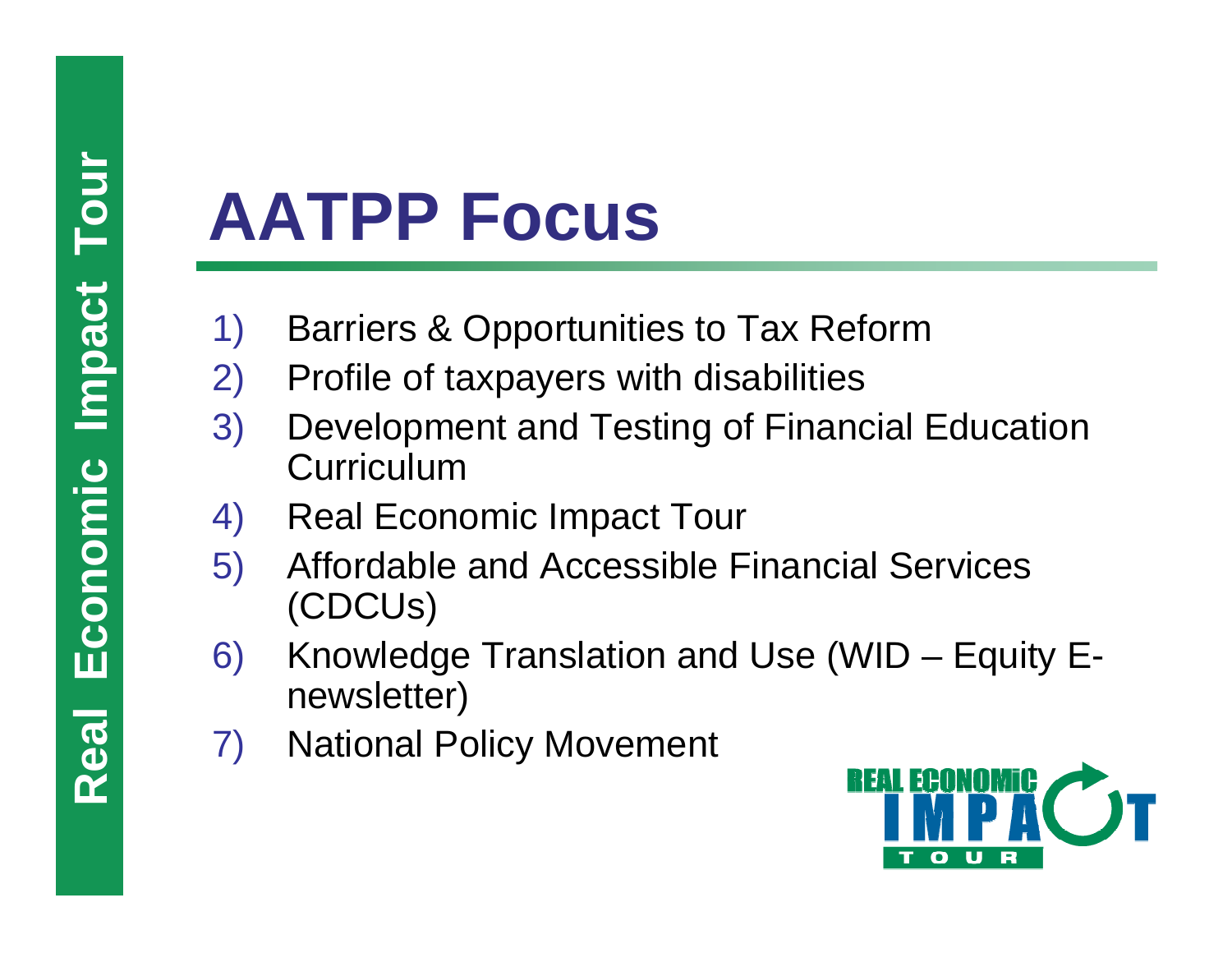**t o Employment**

**Individual Plansto Self-Directed Accounts**

**Economic Insecurity to Full Citizenship**

**Real Economic Institutions to Community Living<br>
Special Schools to Public Education<br>
Income Maintenance to Employment<br>
Individual Plans to Self-Directed Accounts<br>
Economic Insecurity to Full Citizenship<br>
Building a Roadma** *Building a Roadmap out of Poverty*

Ω

u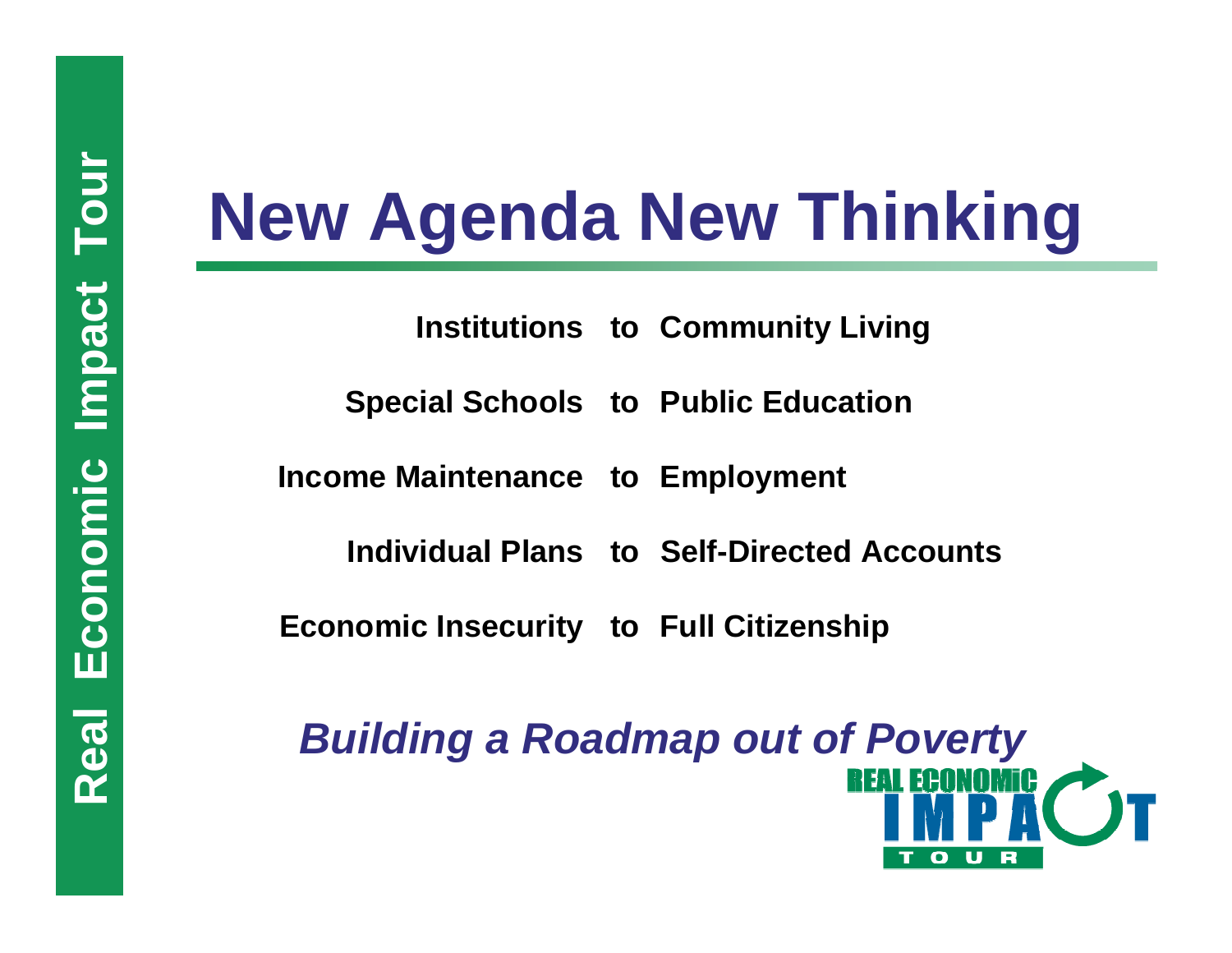# **Real Exonomic IMPACK Segment**<br> **Remographics**<br> **Remographics**<br> **Replominalies**<br> **Replominalies**<br> **Replominalies**<br> **Replominalies**<br> **Report**<br> **Real Equation**<br> **Real Exploment**<br> **Report**<br> **Report**<br> **REAL EQUADER**<br> **REAL EQU**

- F. **54 million people**
- F. **22 million families**

## **Employment**

- F. **22 million working age**
- У. **7.6 million working**

## **Geography**

- F. **15% in the Northeast**
- У. **31% in the South**
- F. **28% in the Midwest**
- F. **16% in the West**

## **Ethnicity**

- F. **12.7% White**
- F. **17.5% Black/African American**
- **21.7 Native American**
- F. **6.3% Asian/Pacific Rim**
- M. **11.9% Other**

## **Cornell 2006 Disability Status Report**

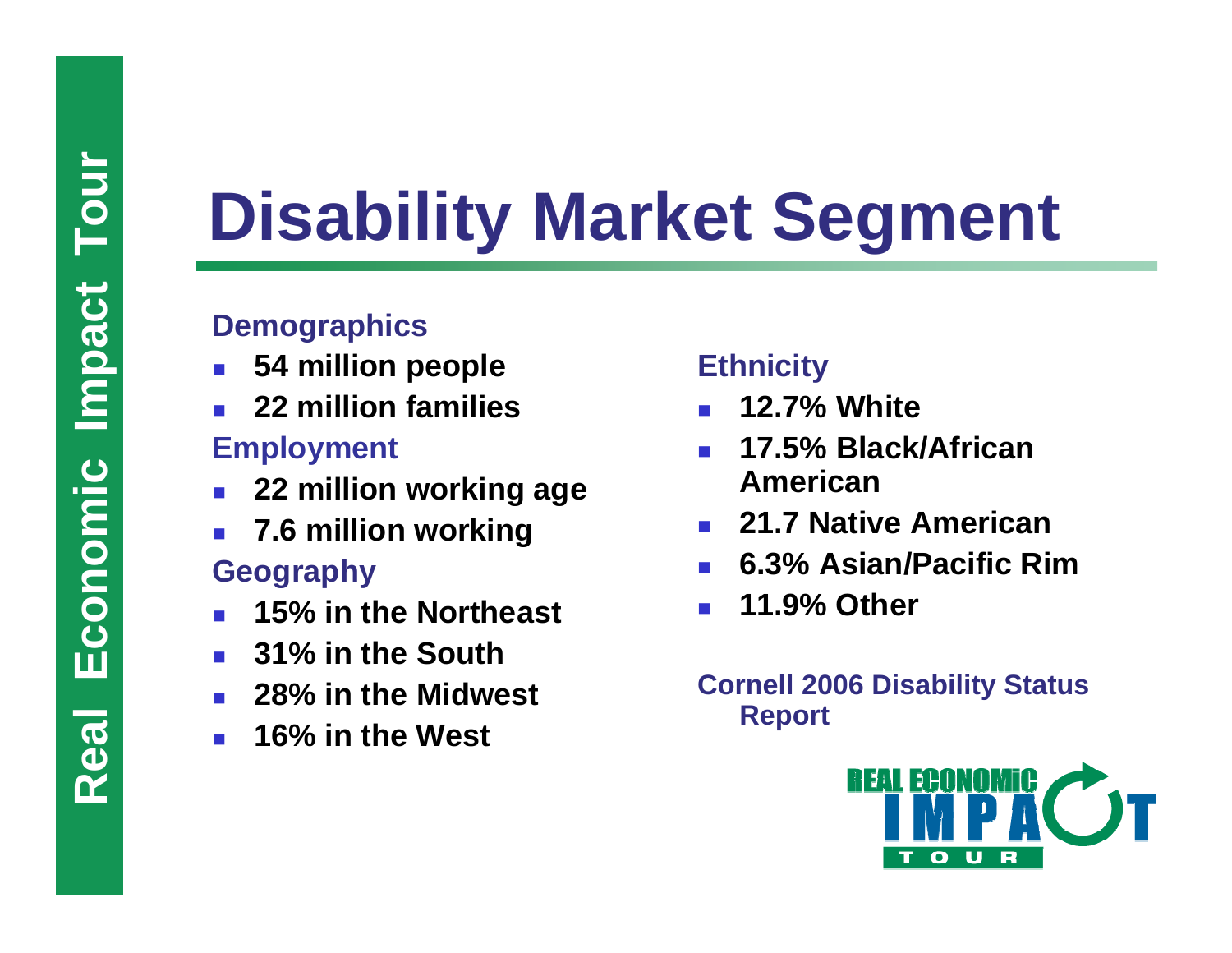# **Real Equipment Concel 2006 Disability Prevalence**<br> **Real Physical 9.4% or 25.**<br> **Real Physical 9.4% or 25.**<br> **Real Physical 5.8% or 15.9% or 15.9% or 15.9% or 15.9% or 8.2**<br> **Real Physical Physical 5.4% or 12.**<br> **Real Phy**

- **R** Sensory
- $\mathbb{R}^n$
- $\mathbb{R}^n$
- **Self-Care**
- **4.3% or 11.7 million**
- **Physical 9.4% or 25.7 million**
- **Mental 5.8% or 15.9 million**
	- **Self-Care 3.0% or 8.2 million**
- $\mathbb{R}^n$ **Go-Outside Home 5.4% or 12.4 million**
- $\mathbb{R}^n$ **Employment 7.0% or 13.6 million**

**Cornell 2006 Disability Status Report Ages 5 and Older**

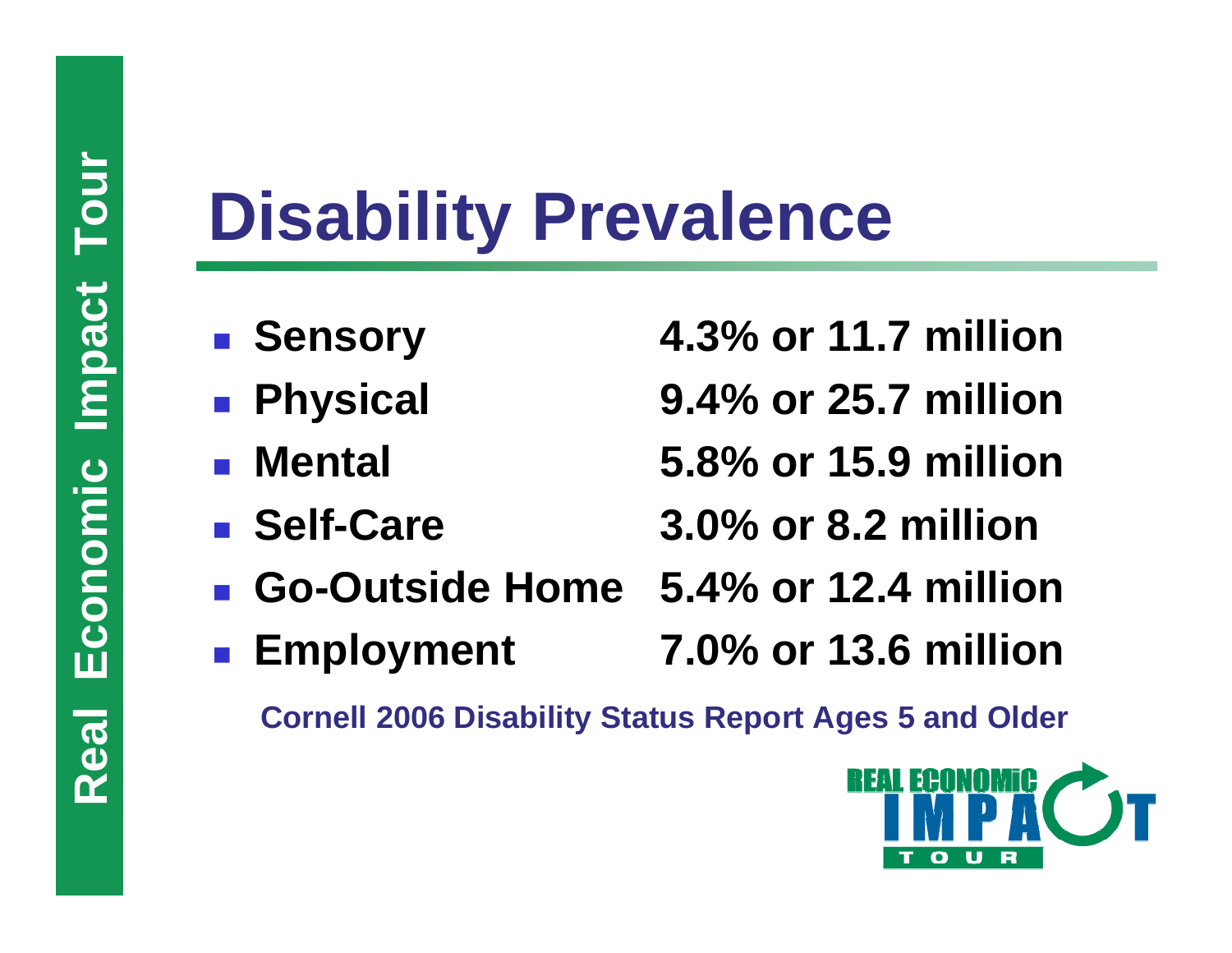**Real Equipment Conomic School Conomic School Conomic School Conomic School Conomic School Conomic models are capal meeting Service Service Strong social safety net but new** demands for income support and longterm care arising from the coalescence of age and disability will put strains on the system that no existing programs or economic models are capable of meeting

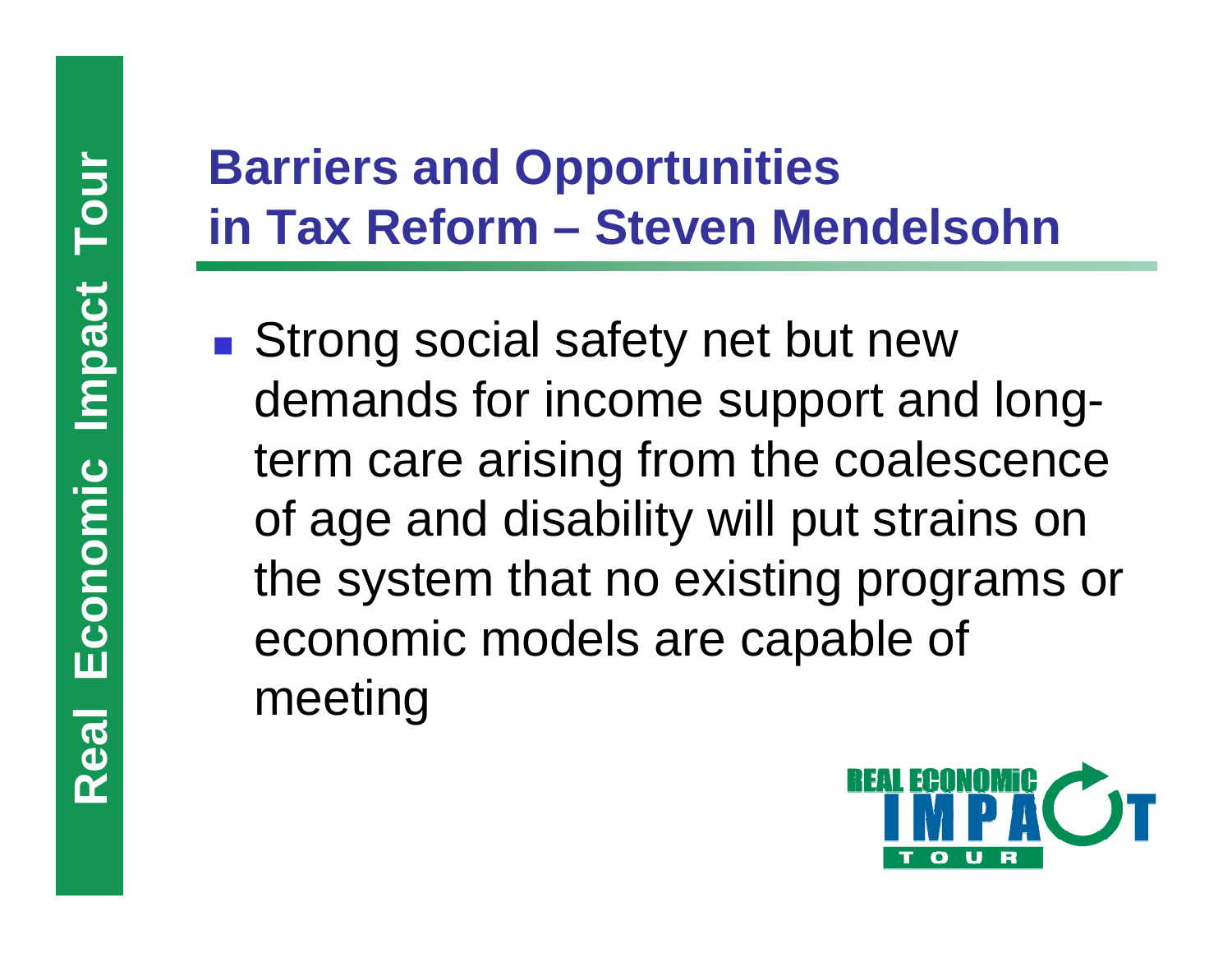- Tax system subsidizes the preservation and growth of capital but does not encourage or subsidize the initial formation of capital.
- **Real Equipment Conomic Impact Town Mercy Township Tax system subsidizes the preserved of the subsidize the initial formation of subsidize the initial formation of subsidize the initial formation of standard Mercy Allen Co Not nearly as useful a tool as it could be in** facilitating the acquisition of stable middle class status, or the promotion of independence and self-sufficiency for low income people with disabilities.

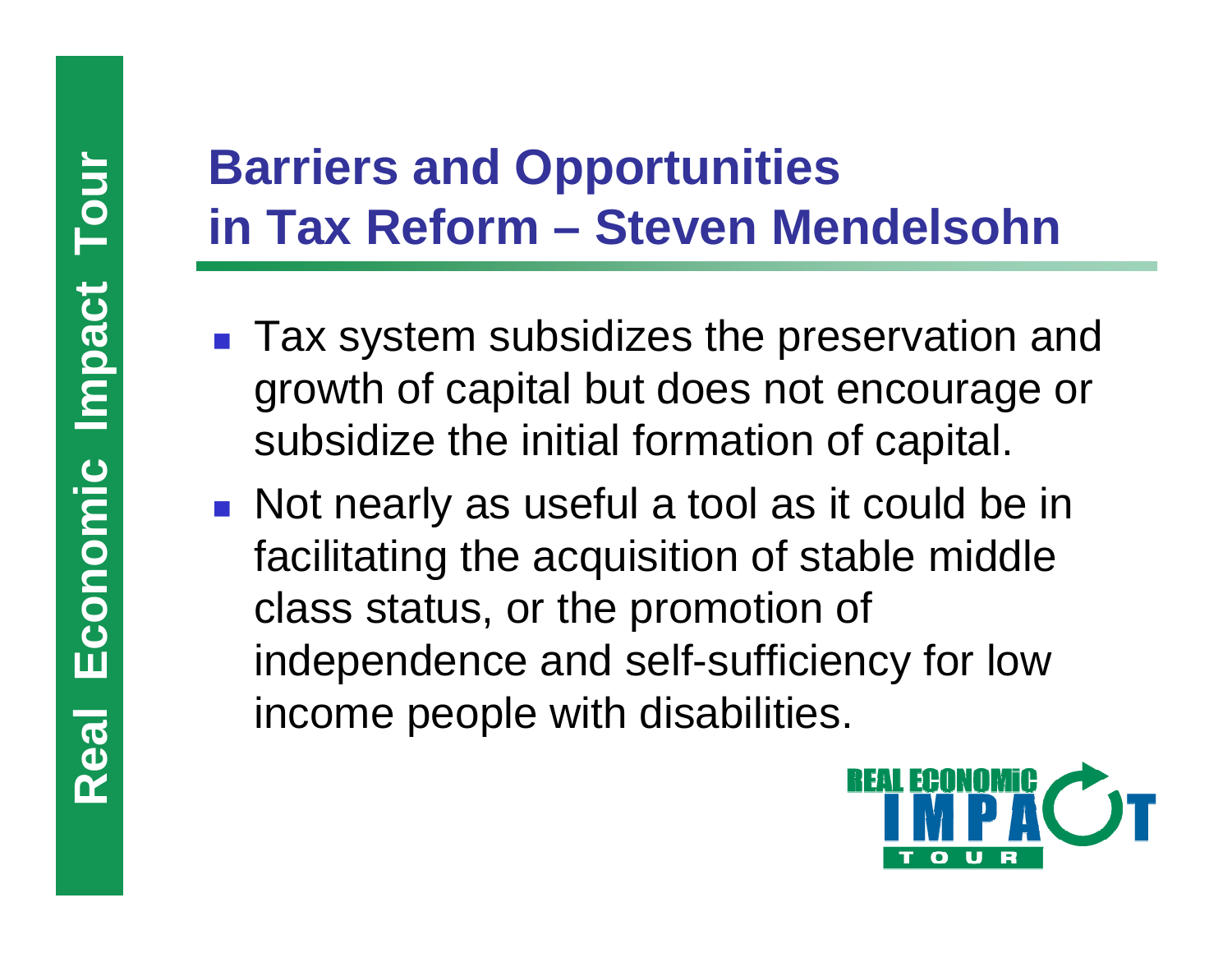**Real Equipment In Tax Reform – Steven Mer**<br> **Real Equipment To the degree that asset derivategies need to take their alongside income maintenand adjuncts to social safety ner the tax system does offer g for facilitating s Service Service** ■ To the degree that asset development strategies need to take their place alongside income maintenance as key adjuncts to social safety net programs the tax system does offer great potential for facilitating such asset development for individuals with disabilities seeking to move out of poverty.

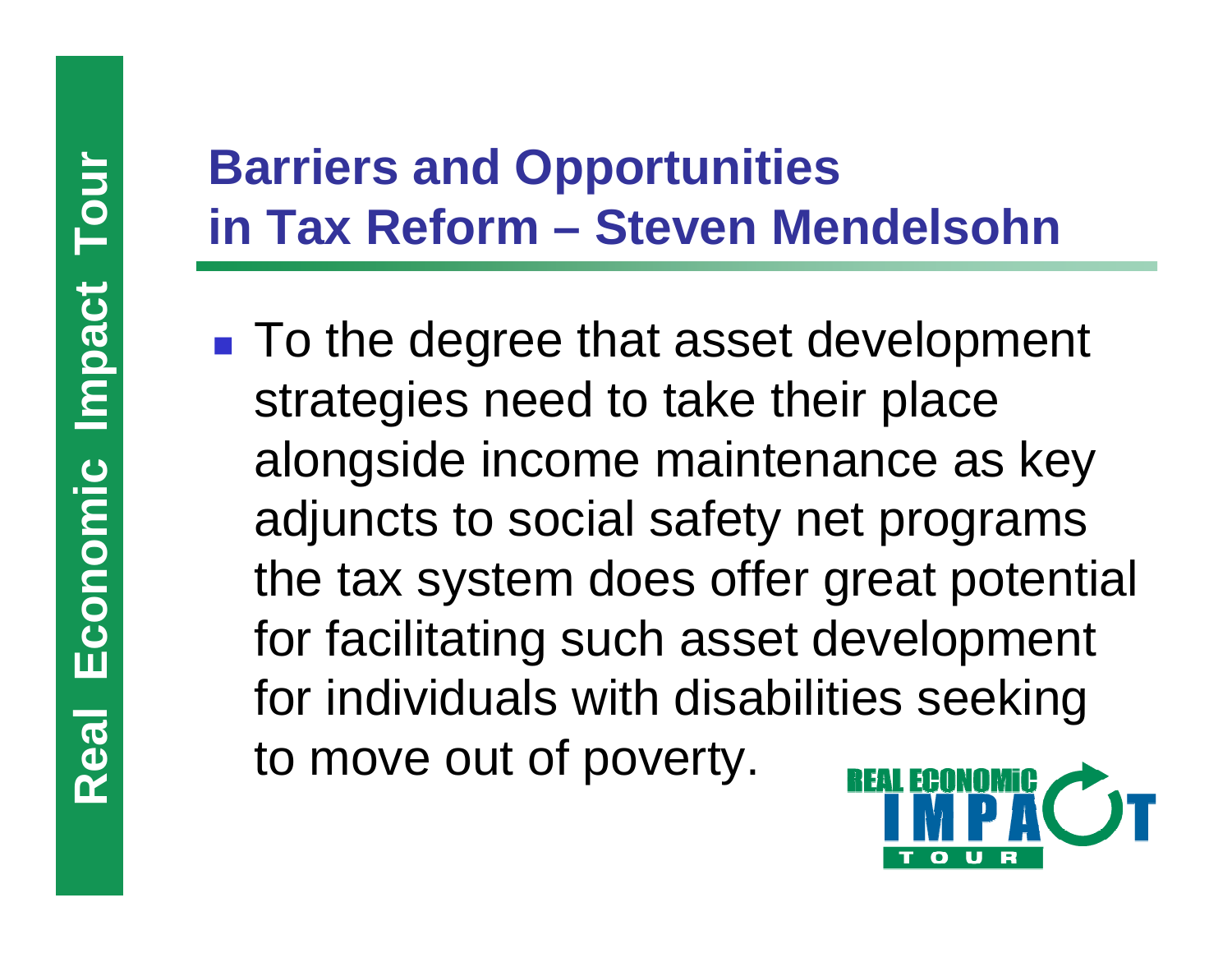- **Real Equipment State Toward Conomic Instance In Tax Reform Steven Meral University of the Universe of the Universe Top Instance programs, all set if they be programs of social insurance on likely to fall far short of th** ■ Without courage and attention in removing barriers to self-sufficiency posed by means tested or needs-based provisions of most social insurance programs, all strategies for lifting people out of poverty, and reducing the burdens of social insurance on taxpayers are likely to fall far short of their potential.
	- **Develop means whereby social insurance,** employment and asset development programs work in a complimentary fashion rather than in conflict.

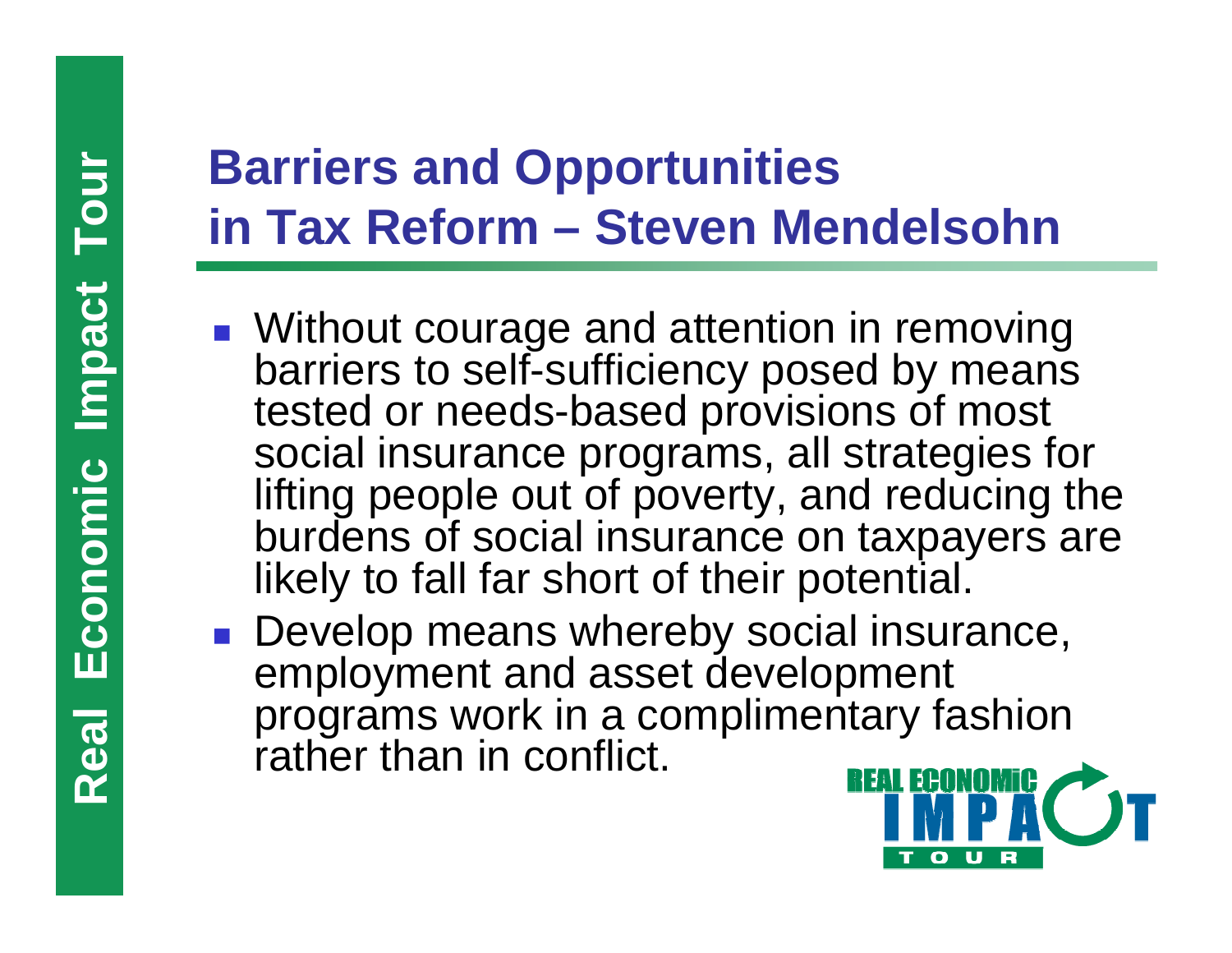- **Real Economic The largest federal aid program benefiting**<br> **Real ECONOMic Incident Conomic Instance for Needy Families (TANF) and F<br>
Stamp Programs combined (in total dollars)<br>
<b>Real Economic Individuals and Families**<br> **R EITC** is approximately equal to Temporary Assistance for Needy Families (TANF) and Food Stamp Programs combined (in total dollars)
	- Ten times the size of the Community Development Block Grant (CDBG) program
	- **\$43 billion paid out in 2007 to over 22 million** Individuals and Families

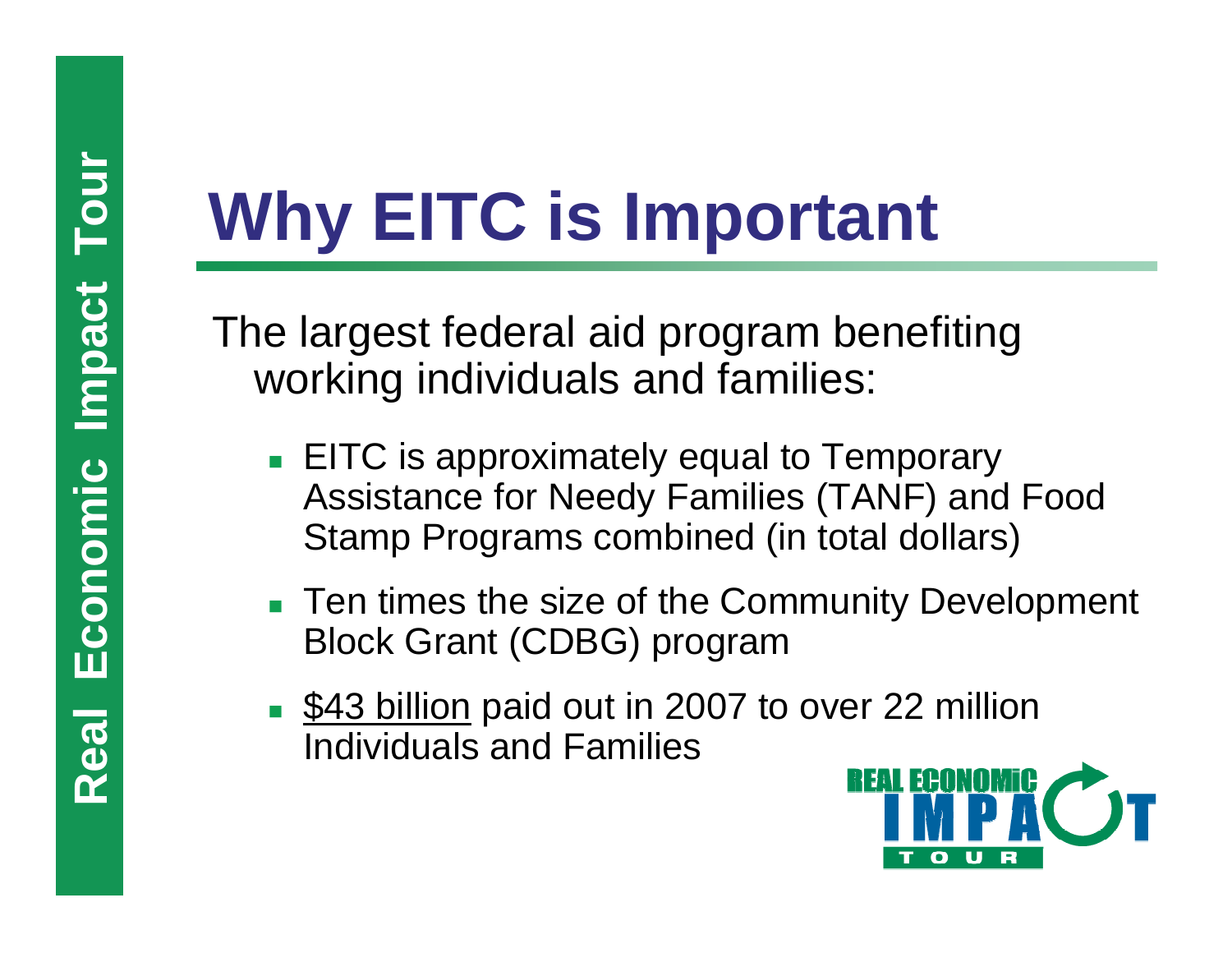- **Lifts over 5 million individuals out of poverty each** year, including 2.6 million children
- **REITC Goes Unclaimed**<br>
EITC is the most effective anti-poverty tool<br>
for working individuals and families:<br>
 Lifts over 5 million individuals out of poverty of<br>
year, including 2.6 million children<br>
 Unfortunately, stud ■ Unfortunately, studies (Brookings, GAO) show that up to 25% do not claim the EITC leaving Billions of dollars unclaimed each year

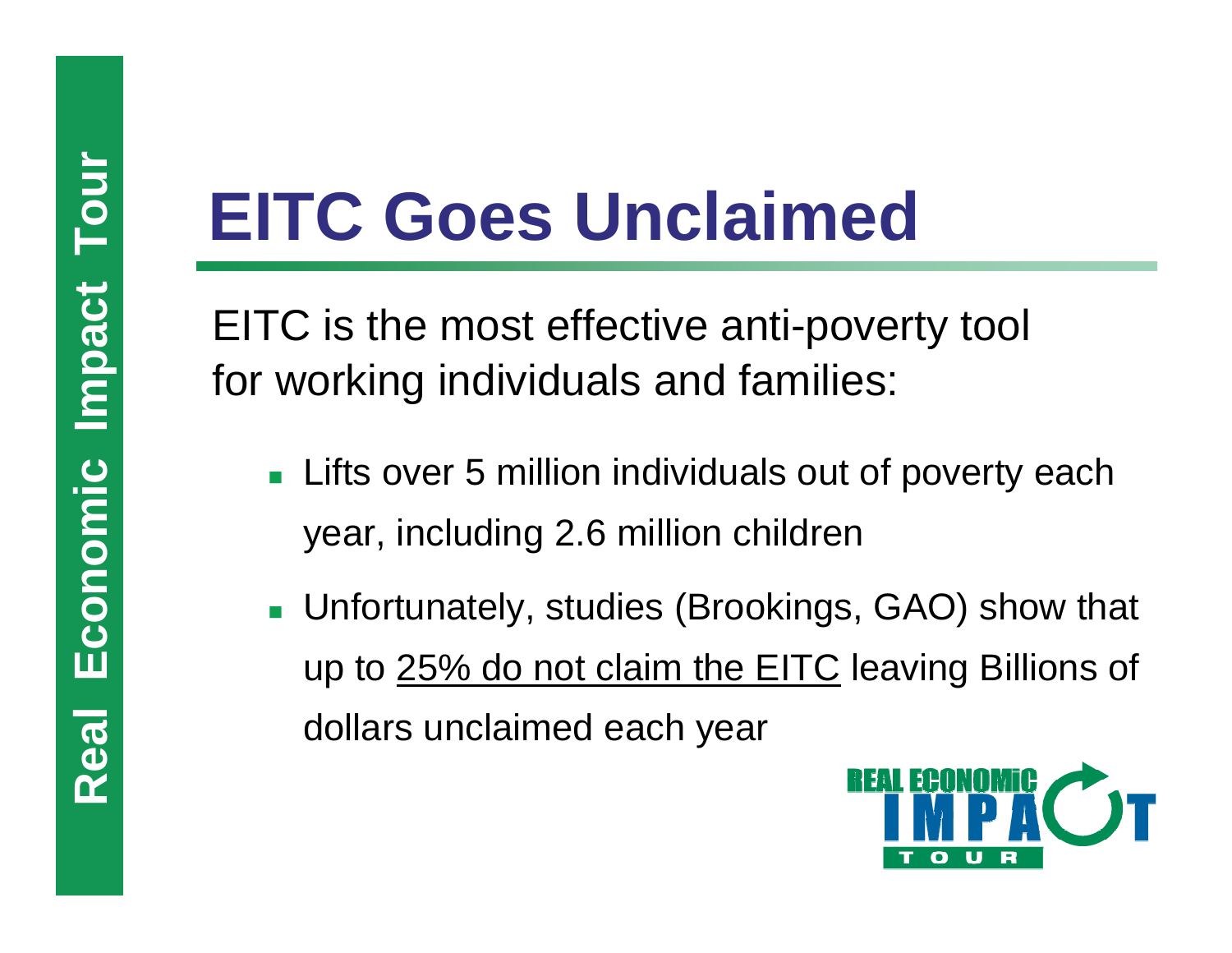- **Real Economic Impact The maximum amount of EITC for 2008 is:**<br> **Real Equation Real Execution**<br> **Real Equation**<br> **Real Equation**<br> **Real Equation**<br> **REAL EXECUTE:**<br> **REAL EXECUTE:**<br> **REAL EXECUTE: S4,824 if you have more than one qualifying** child
	- **S2,917 if you have one qualifying child**
	- **S438 if you do not have a qualifying child**

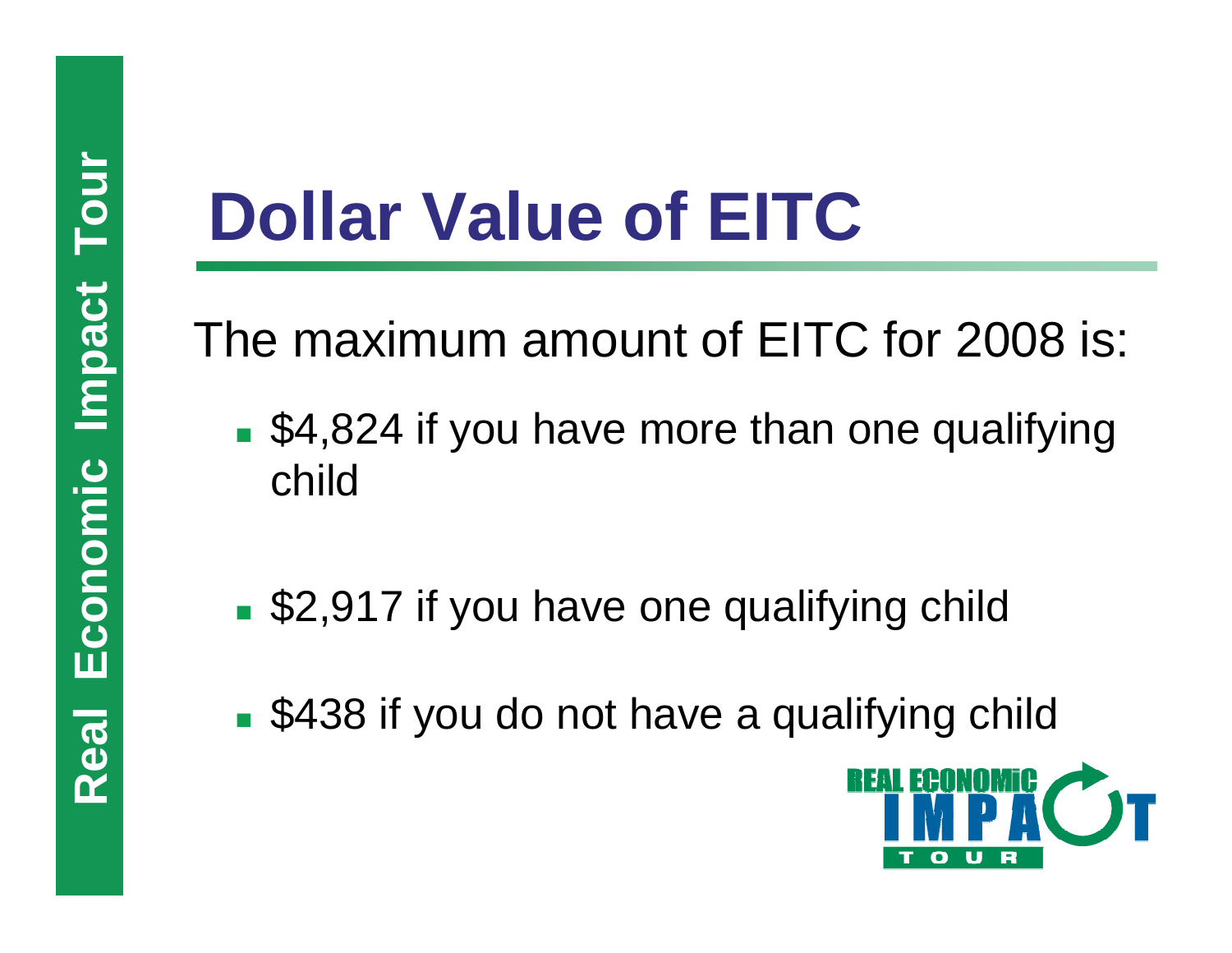- Profile of Taxpayers with Disabilities<br>
Survey results of 3,199 filers walking into free tax preparation<br>
stress in NYC, Wichita, West Palm Beach, and Boston (Ford<br>
study, 2006)<br>
 30% checking account<br>
 24% had both che
	- × **30% checking account**
	- × **12% savings account**
	- × **24% had both checking and savings**
	- × **37% use check casher**
	- × **25% received EITC**
	- L, **57% need special accommodations to file taxes and do banking**
	- F. **0% had an IDA**
	- F. **12% on SSI**
	- $\mathcal{L}_{\text{max}}$ **9% on SSDI**
	- F. **42 average age**

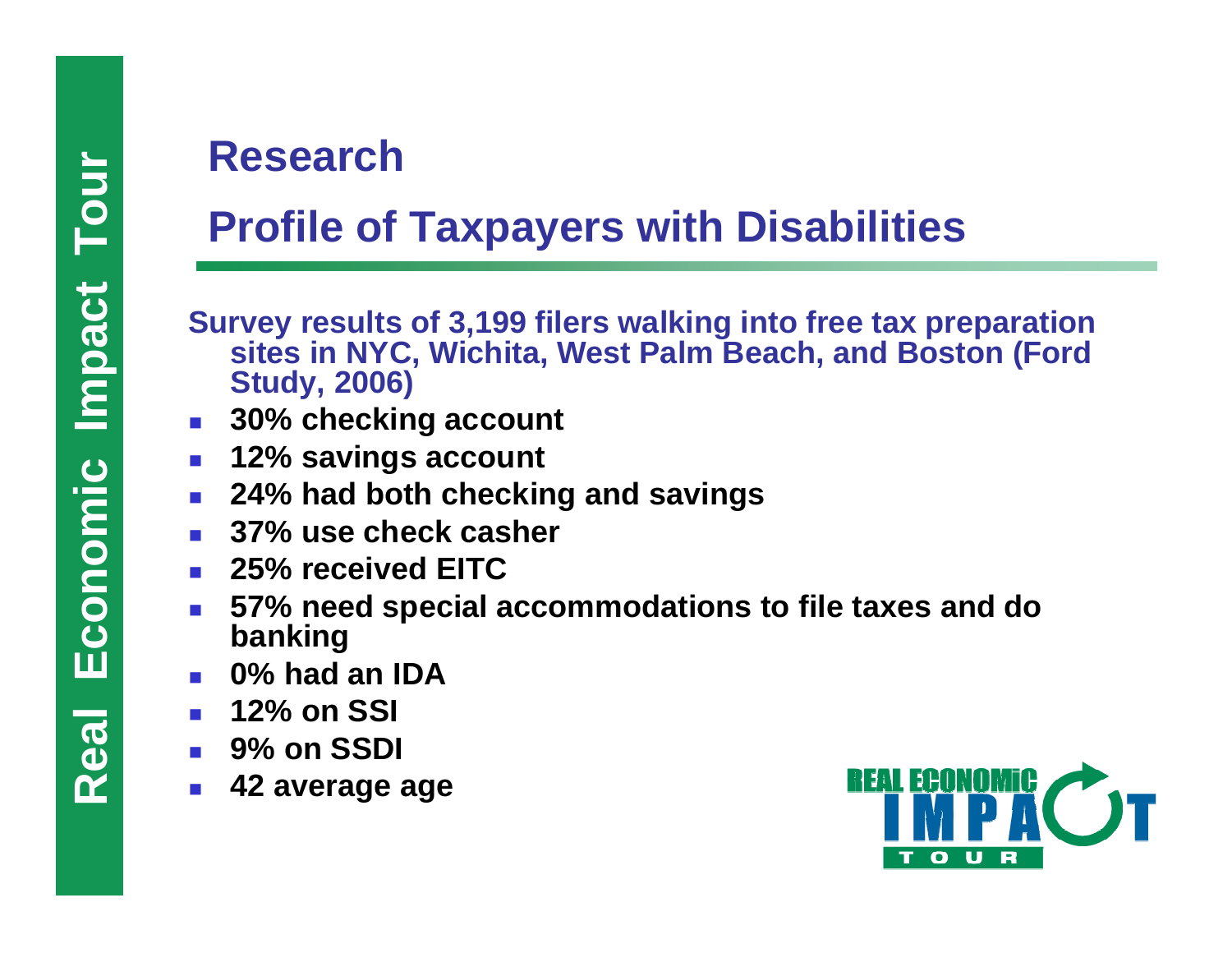- F. **Fear of losing public benefits if they save, file taxes and/or work due to income and savings limits allowed**
- $\mathcal{C}^{\mathcal{A}}$ **Desire to get off public benefits**
- F. **Lack of basic financial and tax knowledge**
- F. **Lack of relationship with local financial institution**
- $\overline{\mathcal{A}}$ **Finan cial institutions not always accessible**
- F. **Lack of materials in alternative formats (Braille, CD, large print, etc.)**
- **Research**<br>
Beliefs and Barriers –Focus Group Themes (Ford Study)<br>
 Fear of losing public benefits if they save, file taxes and<br>
work due to income and savings limits allowed<br>
 Desire to get off public benefits<br>
 Lack o  $\mathcal{L}_{\mathcal{A}}$  **Find that in general there is a lack of awareness of needs of customers with disabilities**

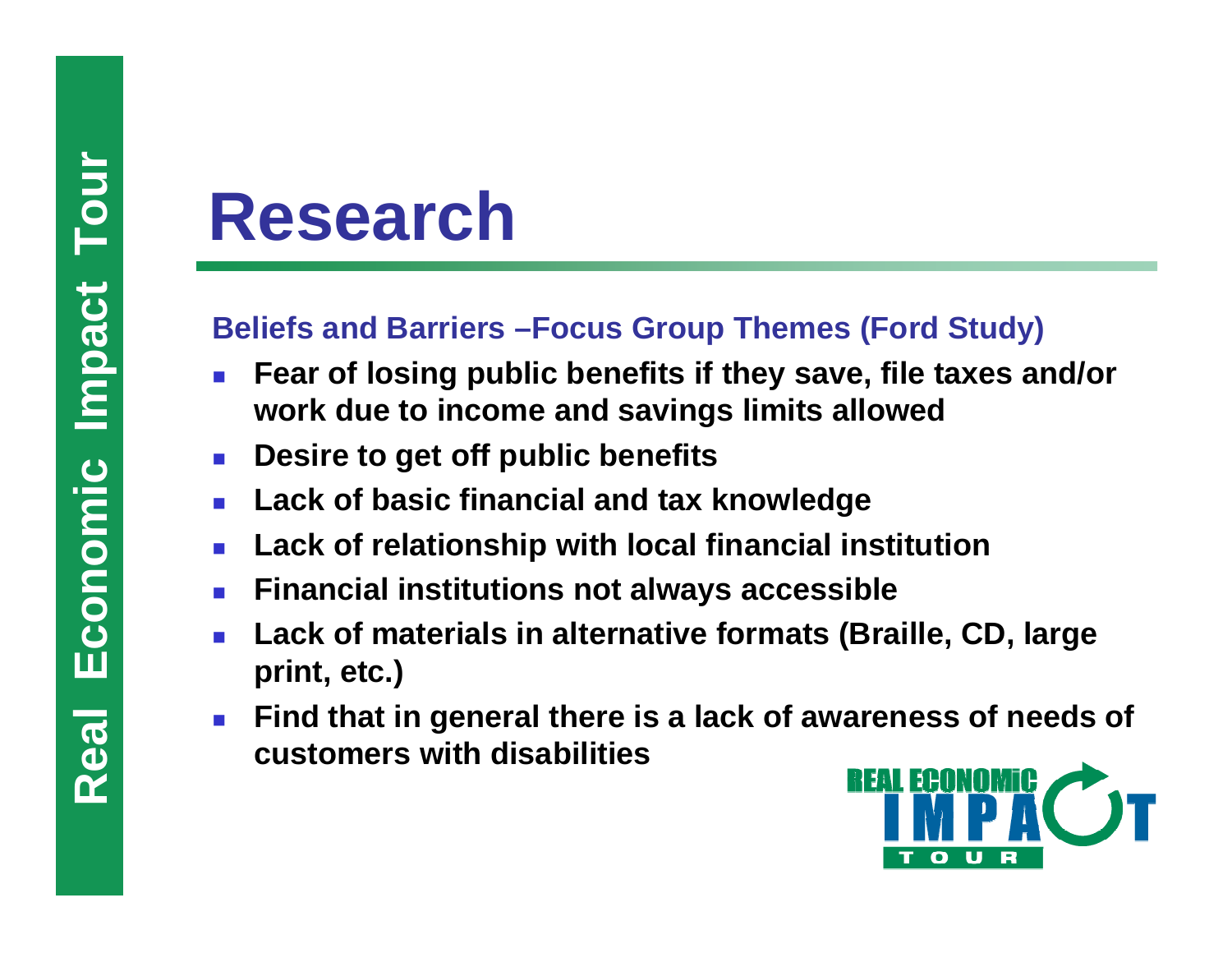**Research**<br> **IRS SPEC Benchmark Study (May 2007)**<br>
Customer Characteristics:<br>
18 & 59<br> **Additional 1.3 to 1.6 million non-filers workin**<br>
disability<br> **IRM Median AGI of \$19,100 vs. \$33,800 for non-di-**<br>
181% had AGI < than

- M. **5.0 million taxpayers filing a return with a disability between 18 & 59**
- F. **Additional 1.3 to 1.6 million non-filers working with a disability**
- $\mathcal{L}_{\mathcal{A}}$ **Median AGI of \$19,100 vs. \$33,800 for non-disabled**
- F. **51% had AGI < than \$20,000 vs. 32% of non-disabled**

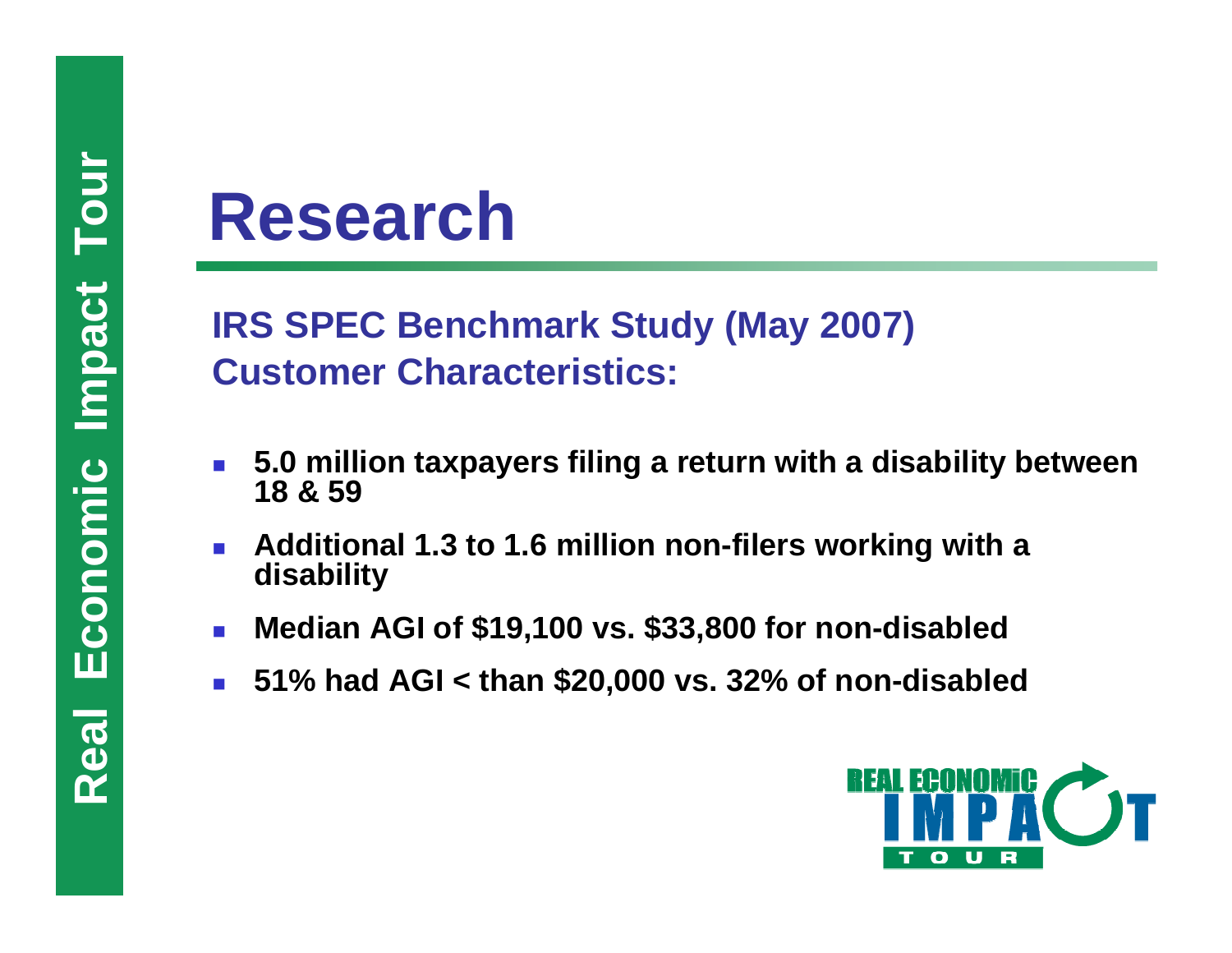- **59% use a computer at home compared to 76% of persons with no disability**
- **31% prepare own return compared to 42% with no disability**
- F. **66% use paid preparer compared to 56% with no disability**
- F. **10% use tax prep software compared to 20% with no disability**
- P. **37% less likely to have savings or investments compared to 51% with no disability IRS SPEC Benchmark Study (May 2007)**

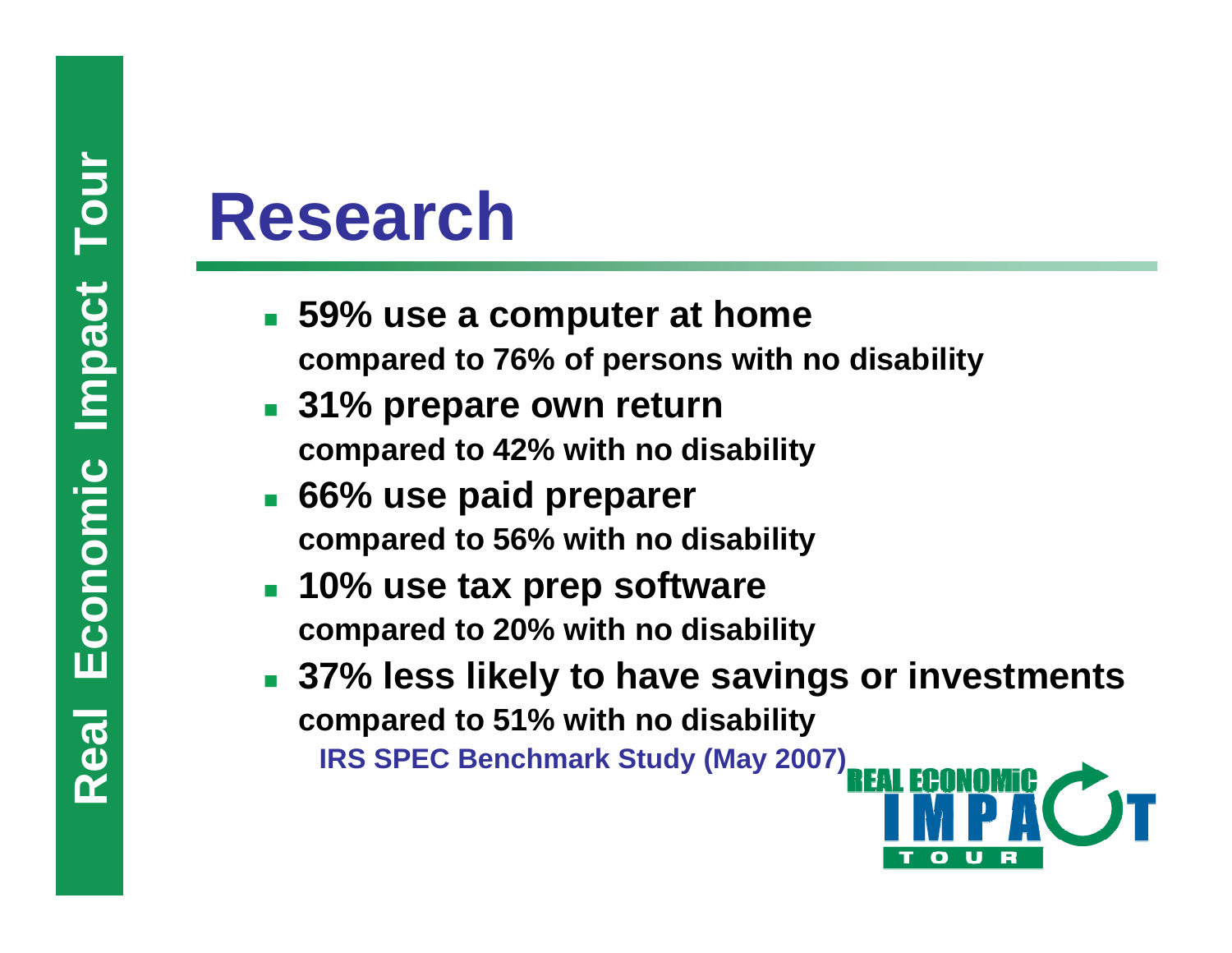- **Research Needs<br>
Financial Education Curriculum**<br>
More information about complex ru<br>
and re-determination of eligibility for<br>
SSI and/or Medicaid or VA benefits<br>
More information about Social Secu<br>
incentive provisions and  $\overline{\phantom{a}}$  **More information about complex rules of eligibility and re-determination of eligibility for taxpayer on SSI and/or Medicaid or VA benefits**
	- **More information about Social Security work incentive provisions and IDA participation for individuals on SSI**
	- **More information about making financial services and products more accessible**

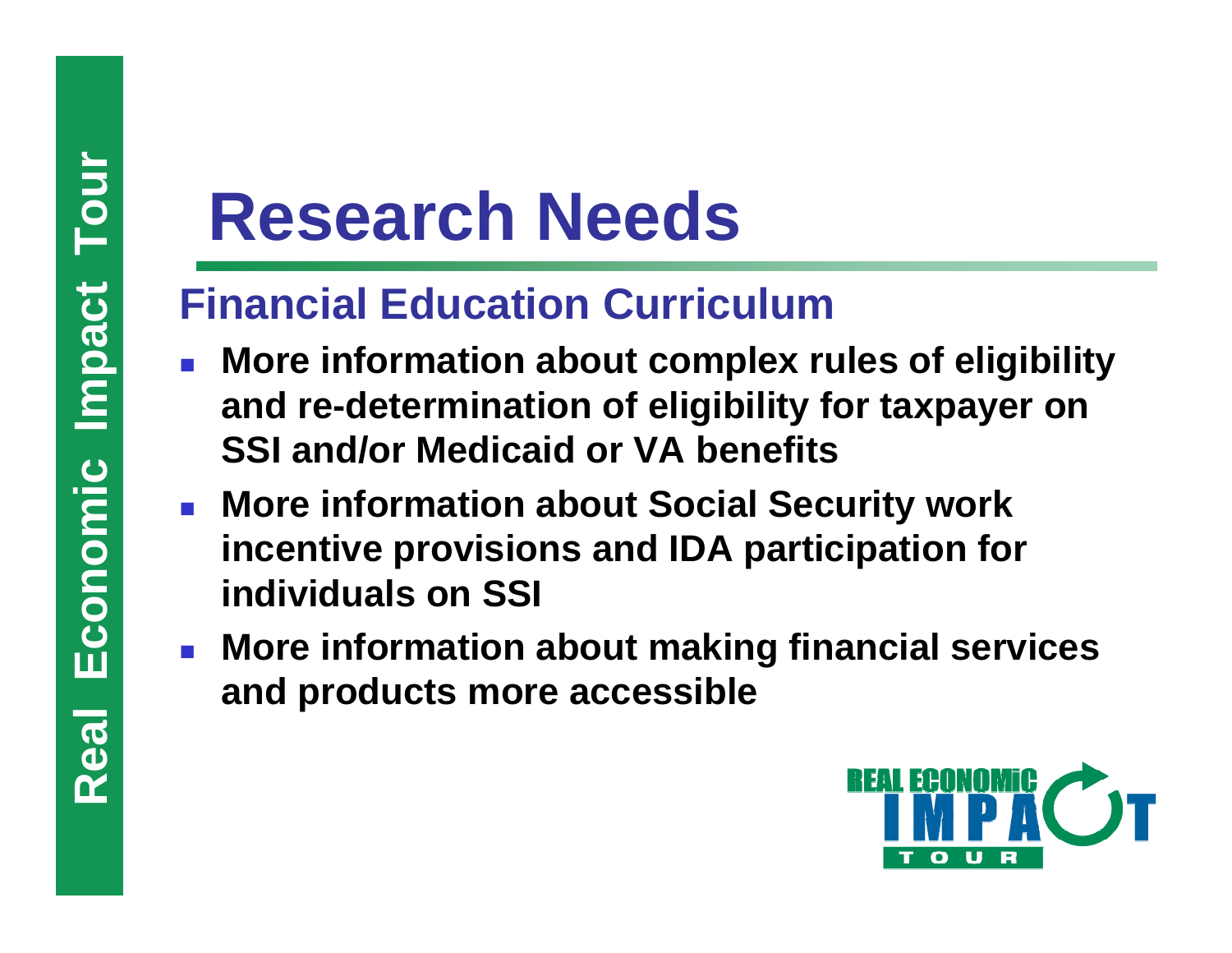- $\mathcal{L}_{\mathcal{A}}$  **More information about developing alternative formats for universal access (e.g., FDIC Money Smart Program in Braille)**
- **Research Needs<br>
 More information about dev**<br>
formats for universal acces<br>
Smart Program in Braille)<br>
 More information about brail<br>
specific and generic tools to<br>
sufficiency (PASS, Individual<br>
IDAs)<br>
 Train the train **More information about braiding disability specific and generic tools to advance selfsufficiency (PASS, Individual Budgets, EITC, IDAs)**
	- **Train the trainer manuals provide more tips for teaching students with disabilities and what accommodations should be made**

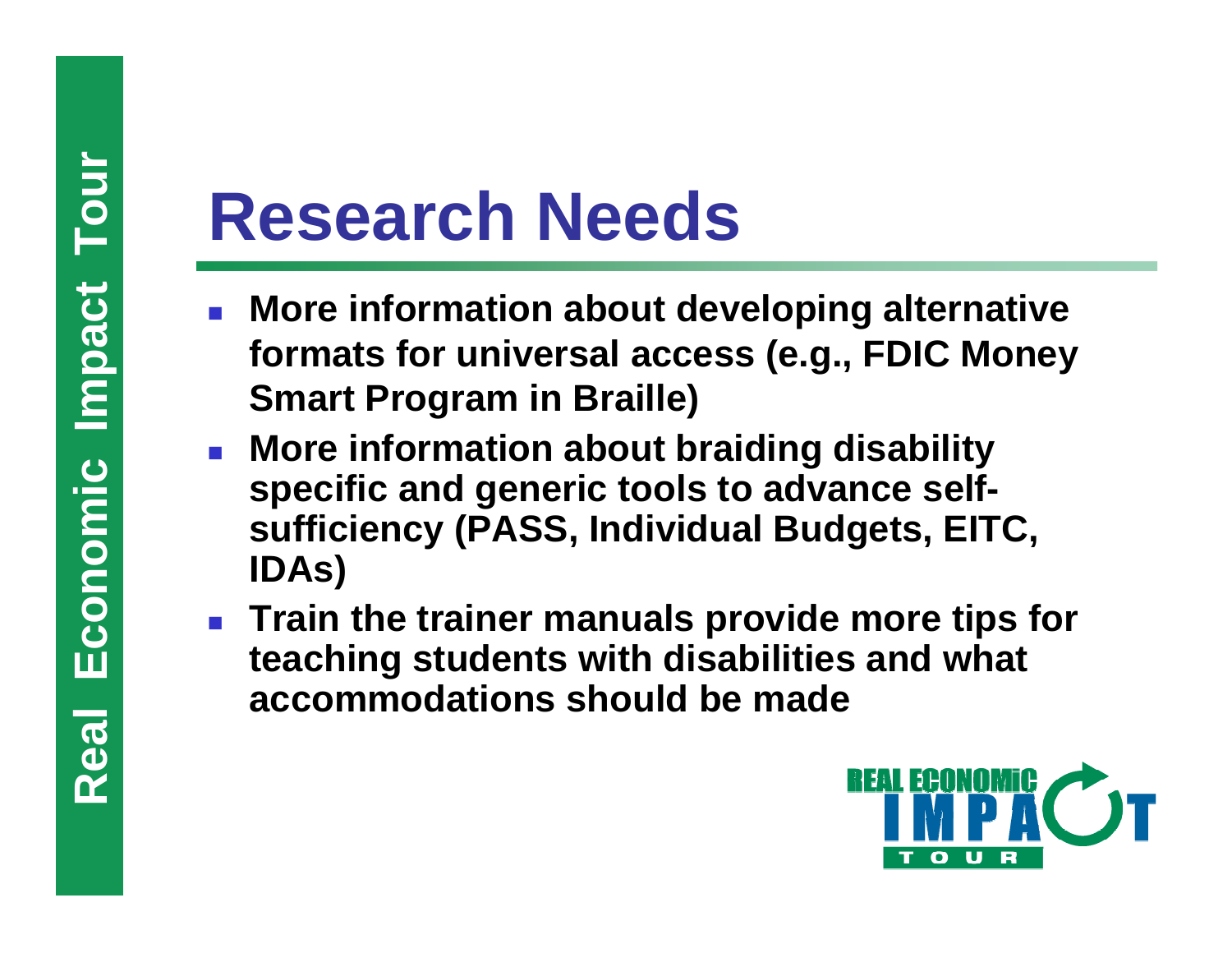- **Research Needs**<br> **Research Needs**<br> **Prople with visual disabilities tags to be interpreted by a s<br>
(requires special software)<br>
 Customers with intellectual<br>
more graphic descriptions a<br>
rather than narrative docum<br>
 De**  $\overline{\phantom{a}}$  **Graphics need to have a downloaded version for people with visual disabilities with alternative tags to be interpreted by a screen reader (requires special software)**
	- **Customers with intellectual disabilities may need more graphic descriptions and verbal promoting rather than narrative documents**
	- F **Deaf taxpayers and community-based VITA coalitions exploring use of video phones for expanding access**

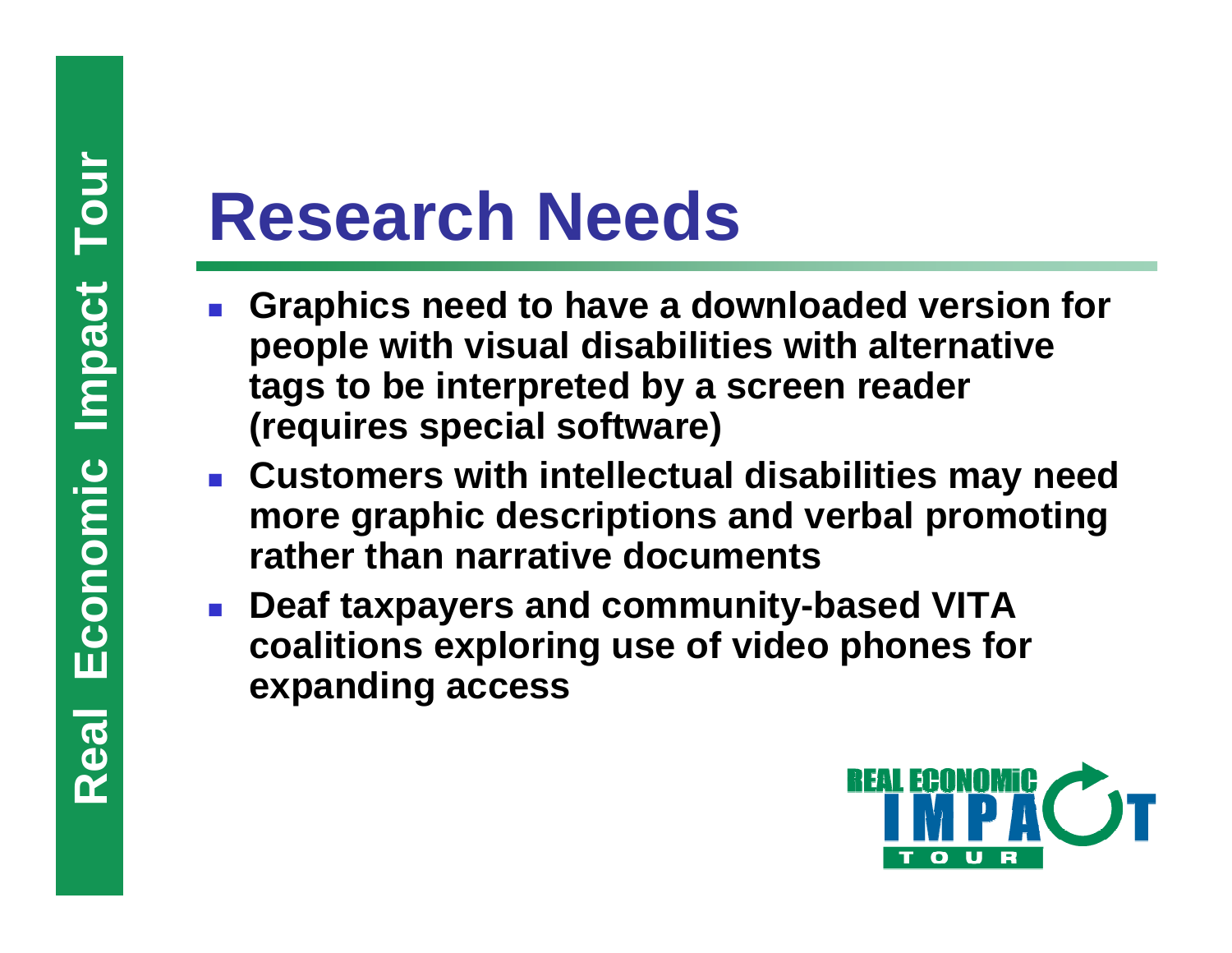- **New Generation Voices**<br> *"Before I see my paycheck I would like some allocated to*<br>
some kind of retirement."<br>
"I'd like to start investing, I don't know how. I am a young<br>
retiree but still working a few hours a week. I
	-
	- **king A mericans with Disabilities (Wichita, West Palm Beach, Boston and New York City Focus Groups) 2006 (Hartnett.)**

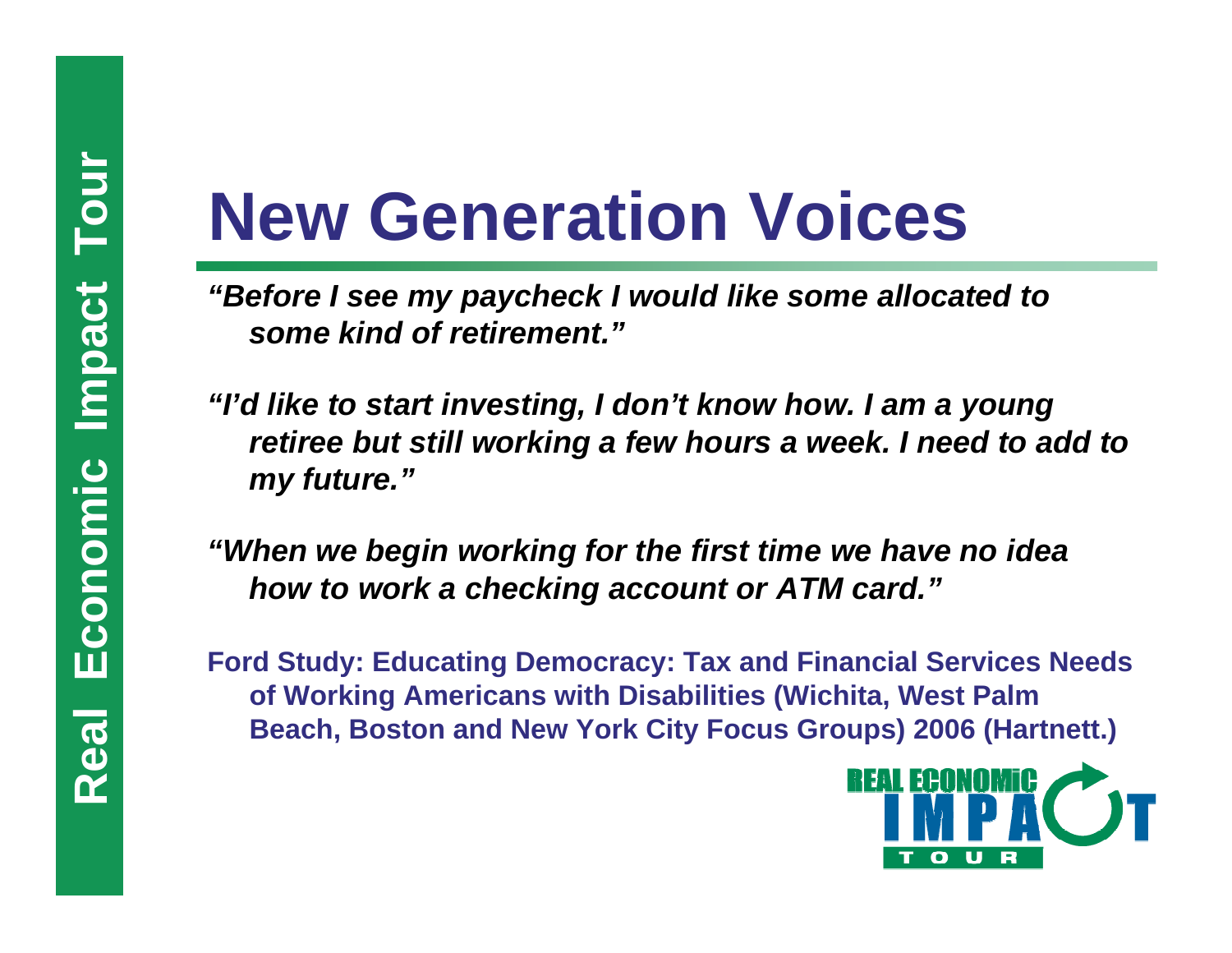- "Those who don't drive because of our disabilities don't' have a *way to get to many of the free tax sites."*
- *"The American Dream for me is to own my home, even if it is a trailer."*
- *"Why don't people teach us how to file taxes ourselves so we can do it on our own so we are more independent?"*
- *"I would be willing to travel 25 miles for one on one help with my taxes."*
- **Real Economic Impact Tourism of the free tax sites."**<br> **Real Economic Impact To the Secause of our disabilities don't'**<br> **Real American Dream for me is to own my home, even if**<br> **Propertation of the fraction in the fracti Ford Study: Educating Democracy: Tax and Financial Services Needs of Wor king A mericans with Disabilities (Wichita, West Palm Beach, Boston and New York City Focus Groups) 2006 (Hartnett J.)**

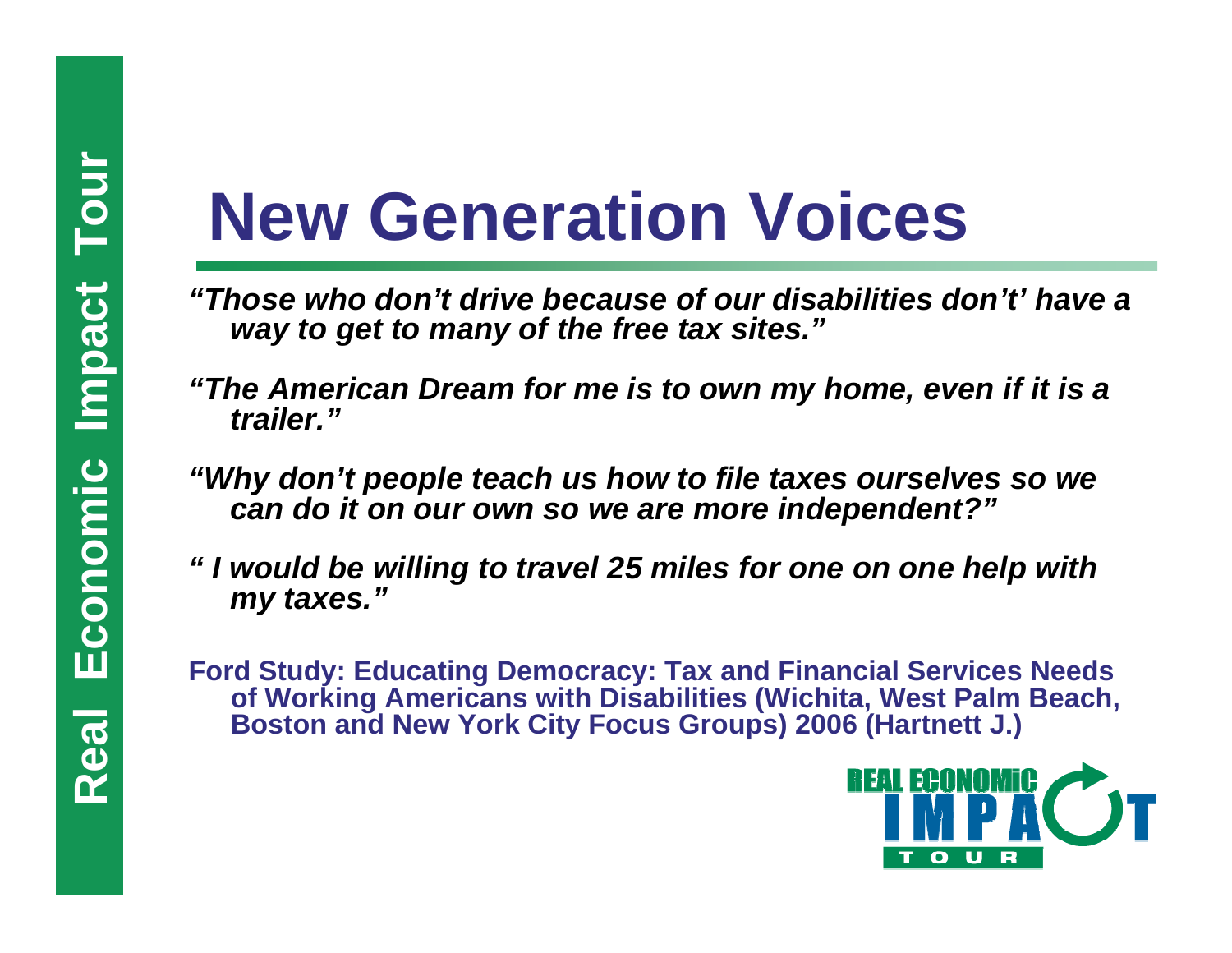- $\left\lfloor \cdot \right\rfloor$ **Develop Workgroups**
- $\mathbb{R}^n$ **Collect Data Question on Disability**
- **Real Economic Impact Tour<br>
Nuts & Bolts at the Local Level<br>
 Develop Workgroups<br>
 Collect Data Question on Disability<br>
 Build new partnerships with non-<br>
disability community-based groups<br>
 Provide Disability Training** F **Build new partnerships with nondisability community-based groups**
	- Provide Disability Training to **Volunteers**
	- **Check Accessibility of Free Tax Sites**

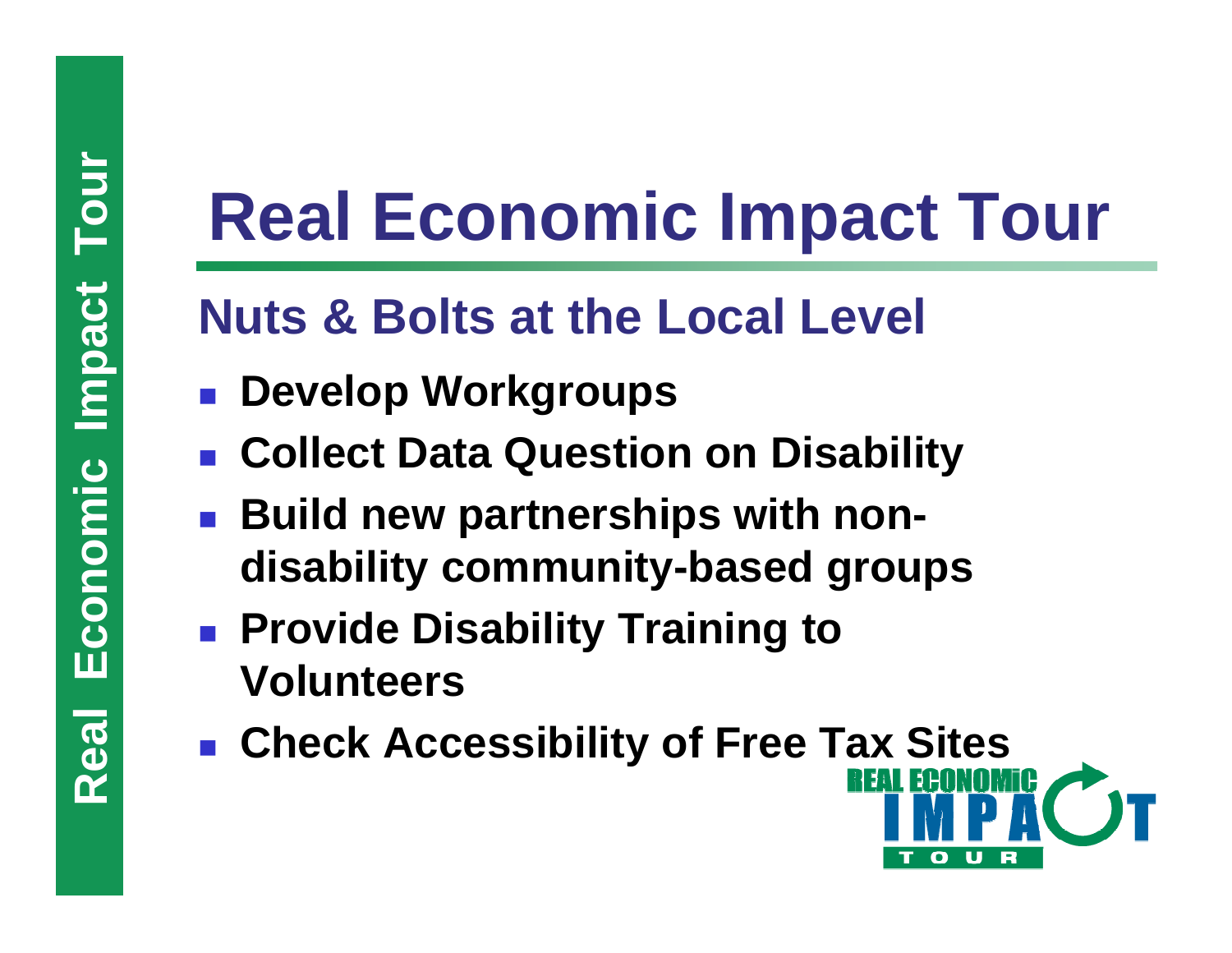- **Check Accessibility of Program Materials**
- F **Expand and increase role of disability**
- $\mathbb{R}^2$ **Provide financial education**
- **Real Economic Impact Tour<br>
Nuts & Bolts at the Local Level<br>
 Check Accessibility of Program<br>
Materials<br>
 Expand and increase role of disability<br>
 Provide education<br>
 Provide education on benefits of tax<br>
filing<br>
 Inc Provide education on benefits of tax filing**
	- **Increase disability visibility through media and planned events**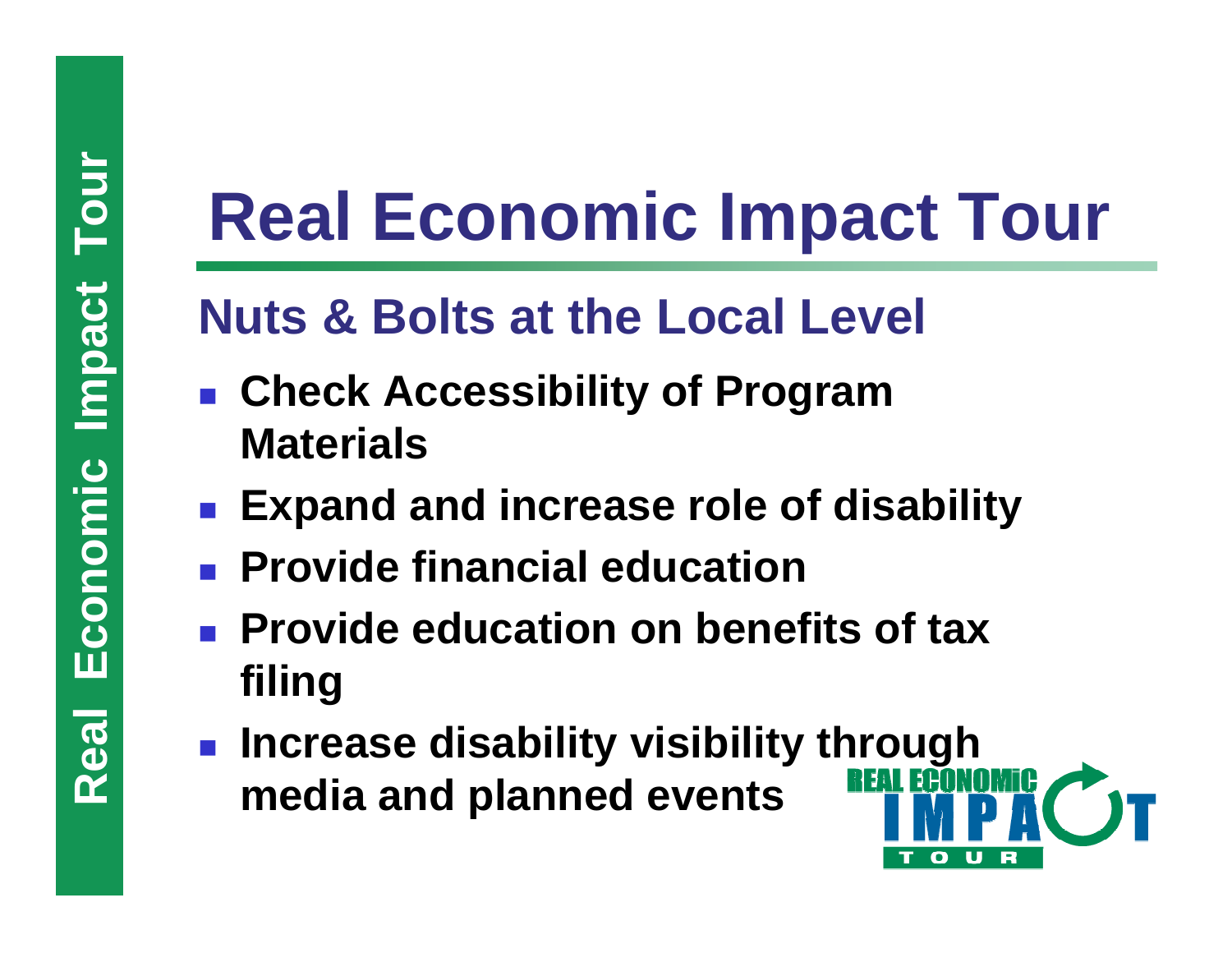- $\mathbb{R}^n$  **Explore transportation challenges & role of mobile tax clinics**
- **Provide financial fitness programs**
- **Real Economic Impact Tour<br>
Nuts & Bolts at the Local Level<br>
 Explore transportation challenges & role<br>
of mobile tax clinics<br>
 Provide financial fitness programs<br>
 Leverage REI Tour grants to help expand<br>
base of suppo**  $\mathbb{R}^2$  **Leverage REI Tour grants to help expand base of support**
	- **Invite new partners to host free tax sites**

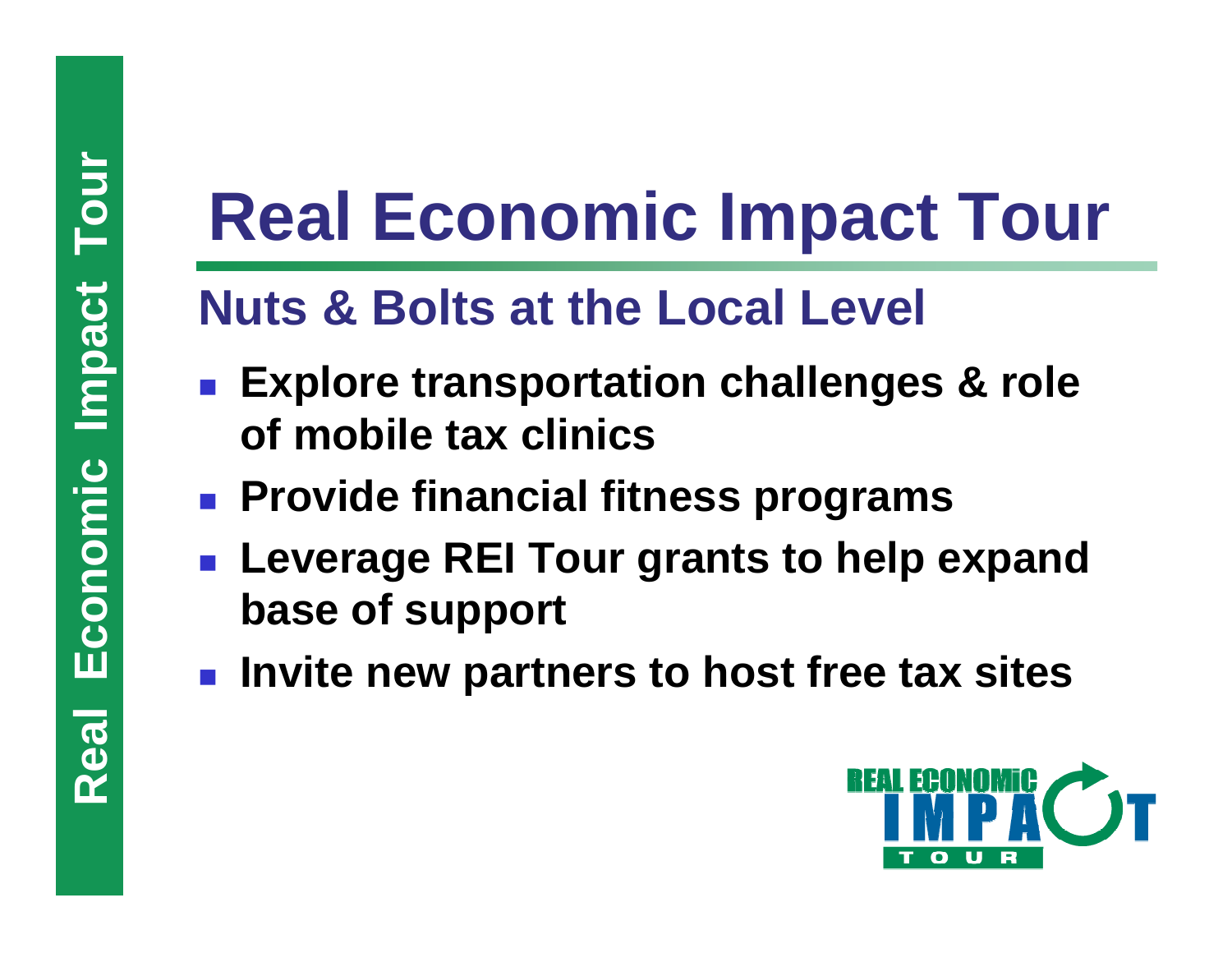- $\mathcal{L}^{\text{max}}_{\text{max}}$ **Participate in monthly peer-to-peer calls**
- **Participate in Four Part Audio Conference Series**
- **Receive REI Tour mini-grants**
- **Real Economic Impact Tour<br>
Nuts & Bolts National Level<br>
 Participate in monthly peer-to-peer calls<br>
 Participate in Four Part Audio Conference<br>
Series<br>
 Receive REI Tour mini-grants<br>
 Visit REIT Tour website to post i Visit REIT Tour website to post information and learn from other cities [www.reitour.org](http://www.reitour.org/)**

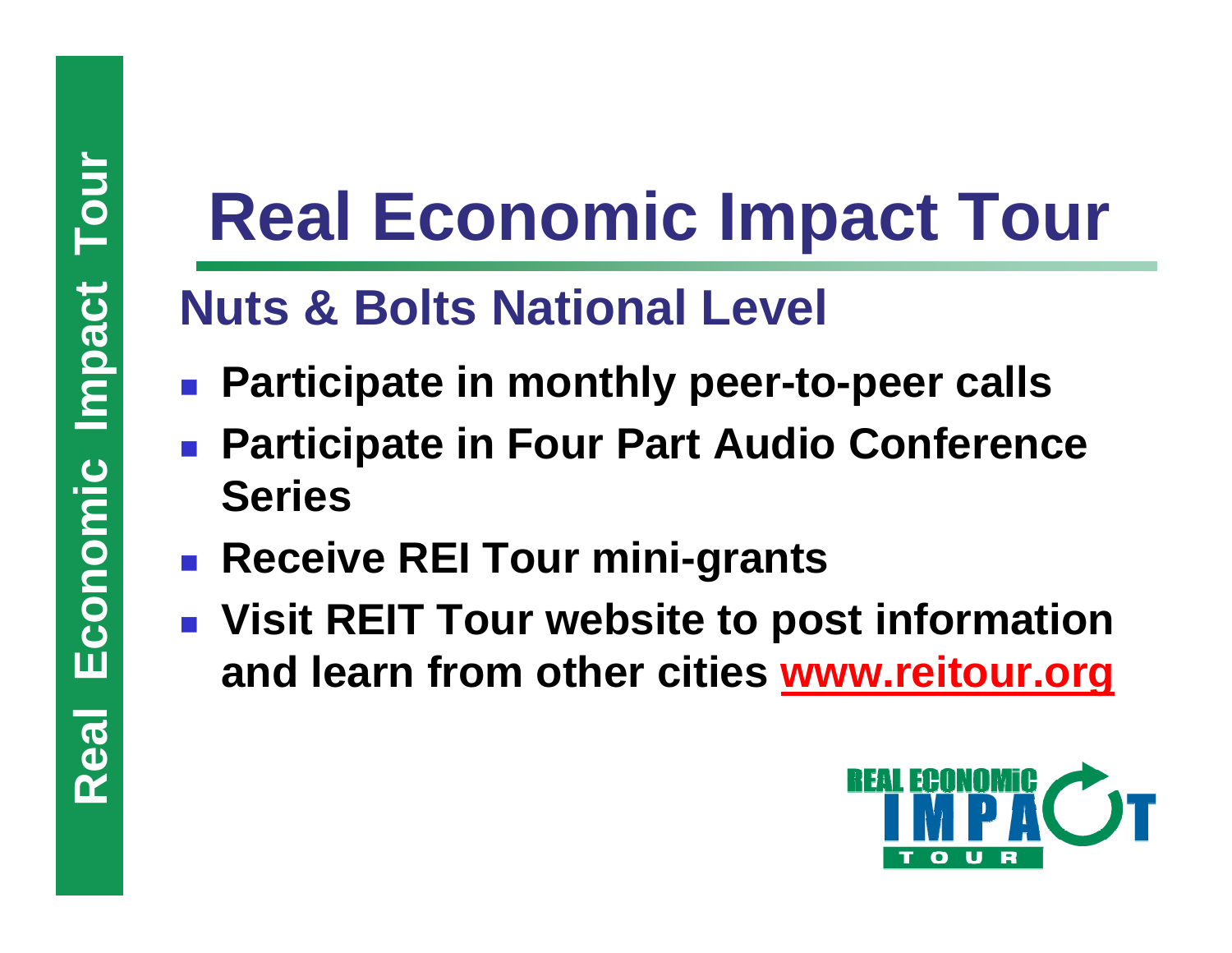- **Real Economic Impact Tour<br>
Nuts & Bolts National Level<br>
 3<sup>rd</sup> Mayor's Leadership Academy brought<br>
47 cities together and 26 national partners<br>
to network and share best practices in San<br>
Antonio, September 2008<br>
 Parti 3rd Mayor's Leadership Academy brought 47 cities together and 26 national partners to network and share best practices in San Antonio, September 2008**
	- **Participate in annual National Press Club Celebration honoring five outstanding cities**

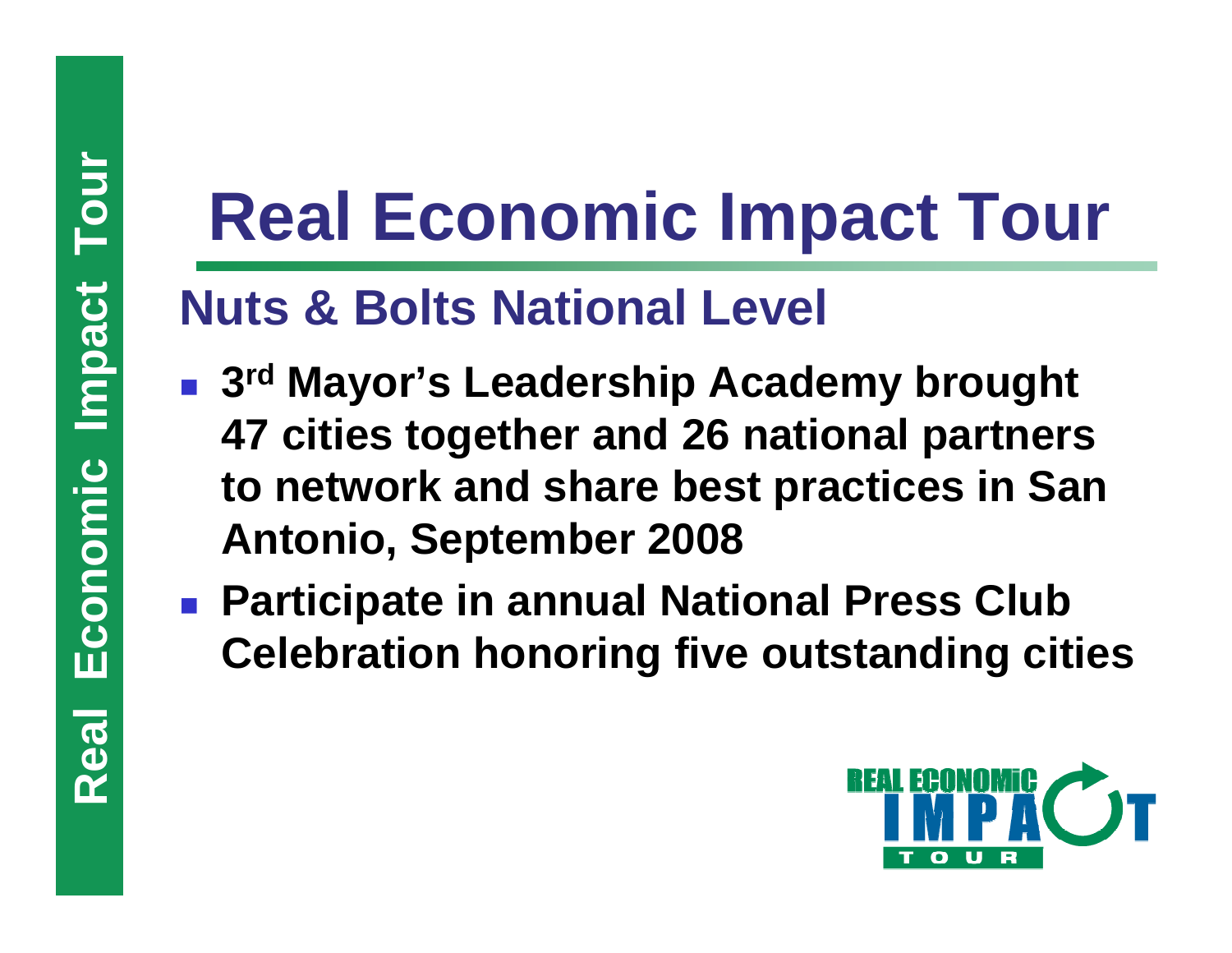| Tour     | <b>REI Tour Outcomes</b> |                               |                                   |                                   |
|----------|--------------------------|-------------------------------|-----------------------------------|-----------------------------------|
| mpact    | Year<br><b>Received</b>  | <b>Local</b><br><b>Cities</b> | <b>Returns</b><br><b>Partners</b> | <b>Refunds</b><br><b>Prepared</b> |
| Economic | 2005                     | $11$ ---                      | 7,600 \$6,840,000                 |                                   |
|          | 2006                     | 30 200                        | 17,223                            | \$15,300,000                      |
|          | 2007                     | 54 355                        | 36,275                            | \$32,647,000                      |
|          | 2008                     | 62 555                        | 90,653                            | \$81,000,000                      |
| BO       |                          |                               |                                   | <b>REAL ECONOMIC</b>              |

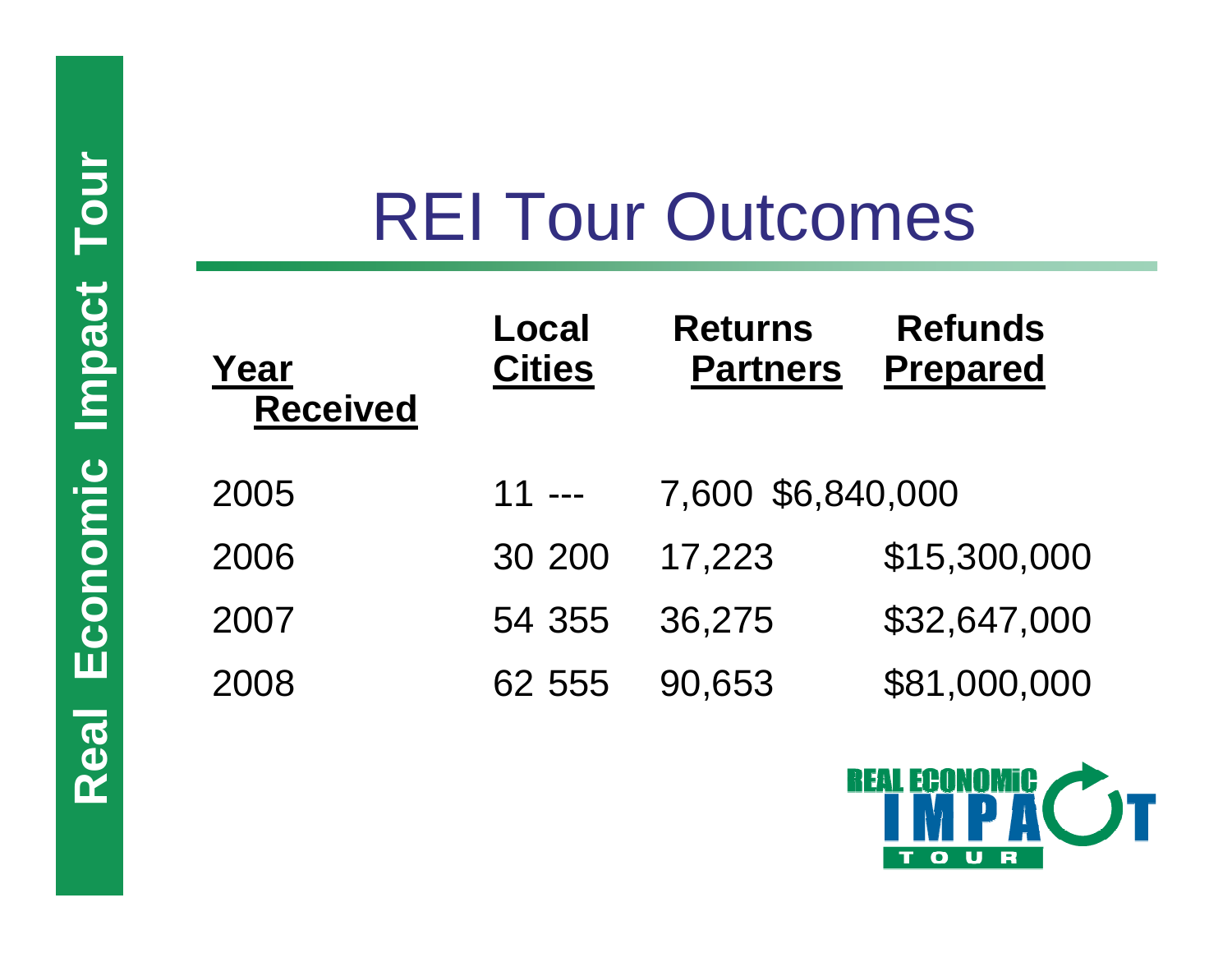# **Rew Partnerships<br>
Mayors' Offices Conomical Public Proces Conomic International Providers**<br> **REAL Expayers Assistance Officient**<br> **REAL ENGINE PROVIDER**<br> **REAL ENGINE PROVIDER**<br> **REAL ENGINE PROVIDER**<br> **REAL ENGINE PROVID**

- $\overline{\phantom{a}}$ **Mayors' Offices**
- $\overline{\phantom{a}}$ **United Way**
- $\overline{\phantom{a}}$ **IRS**
- $\overline{\phantom{a}}$ **FDIC**
- $\overline{\phantom{a}}$  **Taxpayers Assistance Services**
- F **IDA Providers**
- $\overline{\phantom{a}}$ **EITC Coalitions**
- $\overline{\phantom{a}}$ **Financial Institutions**
- П **Community Action Agencies**
- П **Goodwill International**
- П **One Stop Employment Offices**
- П **National Federation of Community Development Credit Unions**
- П **AT&T**

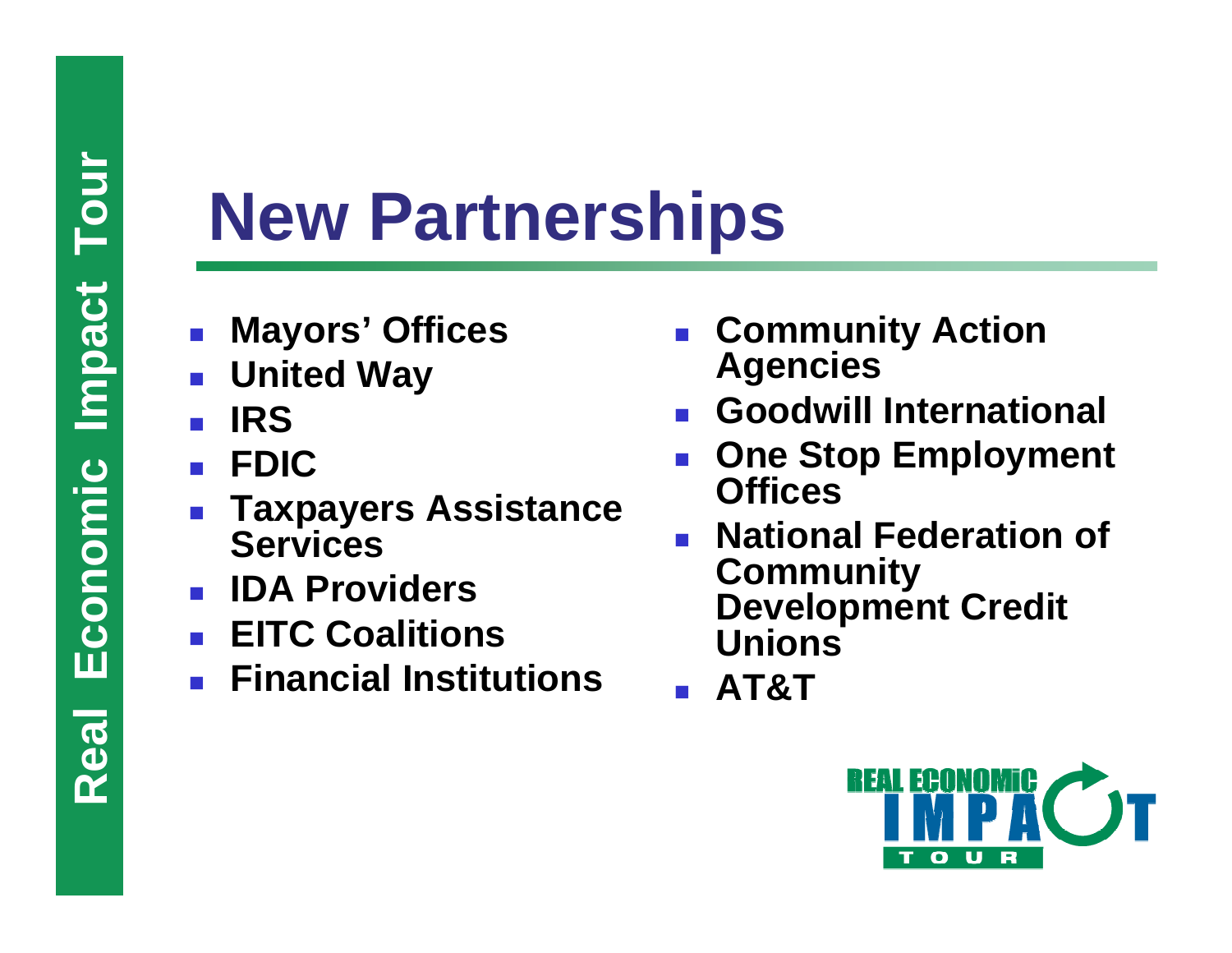- $\overline{\phantom{a}}$  **State Developmental Disabilities Councils**
- **Easter Seals**
- **Rew Partnerships<br>
State Developmental**<br>
Disabilities Councils<br> **Real Economic Burners of Planning and**<br>
Assistance Workers<br> **Real Assistance Workers**<br> **Real Assistance Workers**<br> **Real Assistance Workers**<br> **Real Assistance**  $\overline{\phantom{a}}$  **Work Incentive Planning and Assistance Workers**
	- **Centers for Independent Living**
	- $\overline{\phantom{a}}$  **Disability Program Navigators**
- П **Associations for the Blind and Deaf**
- П **National Council on Independent Living**
- T **Bank of America Disability Affinity Group**
- П **Veteran Service Organizations**

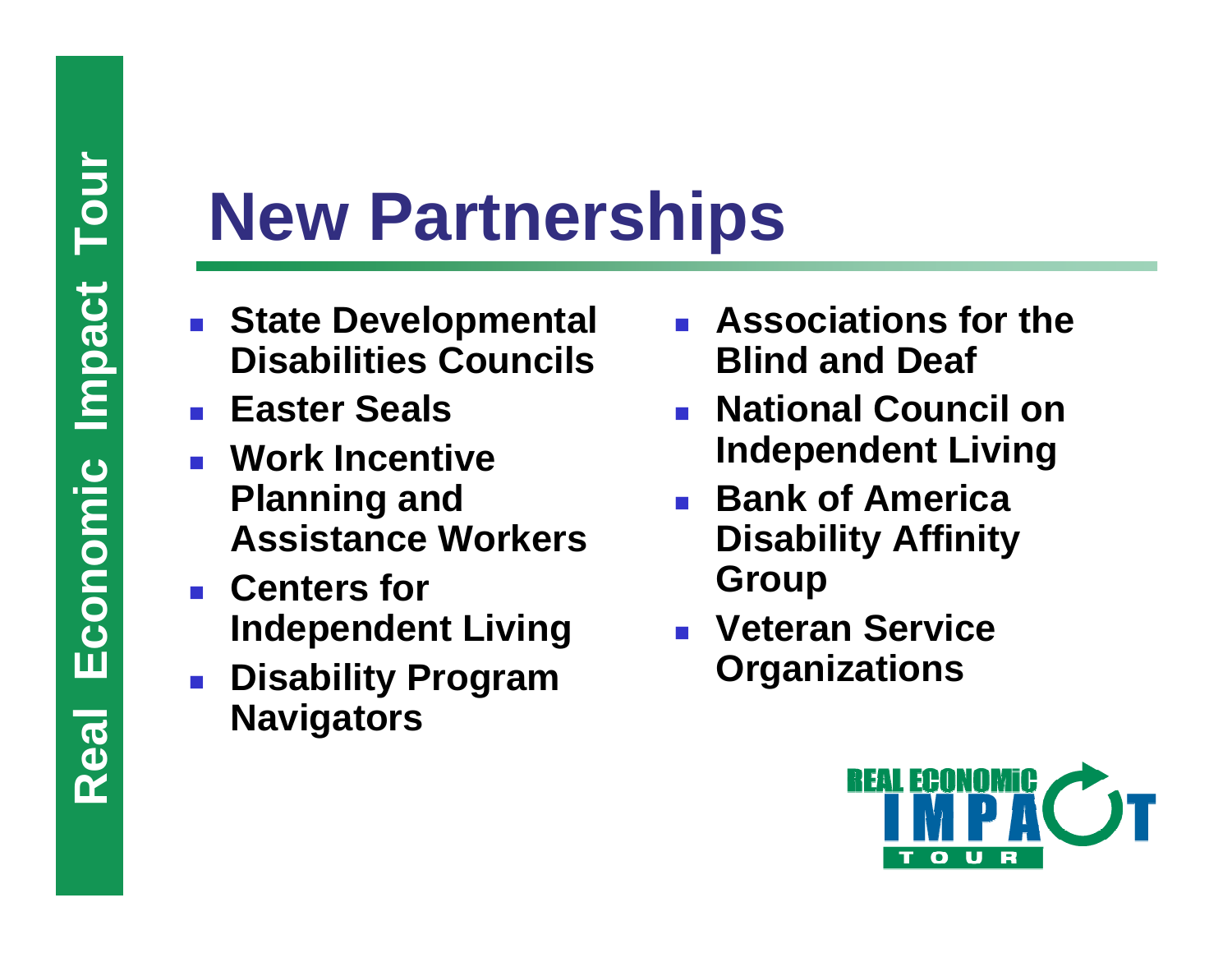- $\overline{\phantom{a}}$  CDCU clients are 69% minority, 75% low-ormoderate income, 28% rural and 61% female
- Conducted two national surveys 2004 and 2006
- $\overline{\phantom{a}}$  Increased percent of customers with disabilities from 8 to 11 %
- 18% or 45 member credit unions have made policy and operational changes to address disability issues
- **Real Economic Impact Touris CCDCU)**<br> **Real Economic Impact Touris are 69% minority, 75% low-or-**<br> **Real Exercise COCU clients are 69% minority, 75% low-or-**<br> **Real Conducted two national surveys 2004 and 2006**<br> **Real Depe Developed disability supplement to Each One, Teach** Many financial education curriculum– served 1,800 adults with disabilities and 38% opened savings accounts for the first time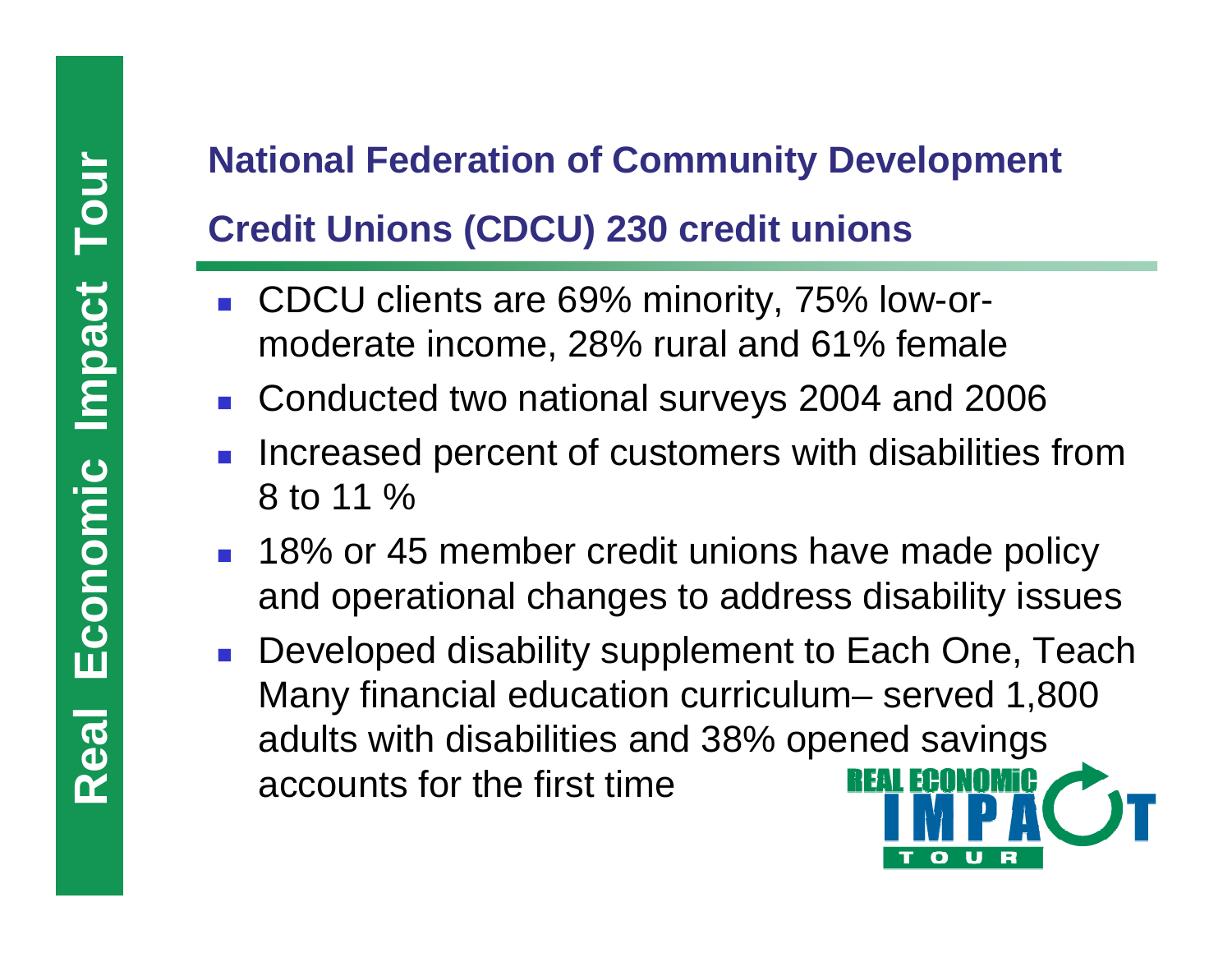- Ξ Bridging the gap between the disability and asset building community
- **Real Economic Institute on Disability**<br> **Real Economic Building community**<br> **Real Equity of Produce technical expertise to asset-building<br>
Produce technical expertise to asset-building<br>
Produce technical expertise to asse College**  Increase participation of people with disabilities in asset-building programs
	- **Produce technical expertise to asset-building** programs to serve clients with disabilities
	- Ξ Equity e-newsletter
	- **Published 40 issues to over 35,000 subscribers**

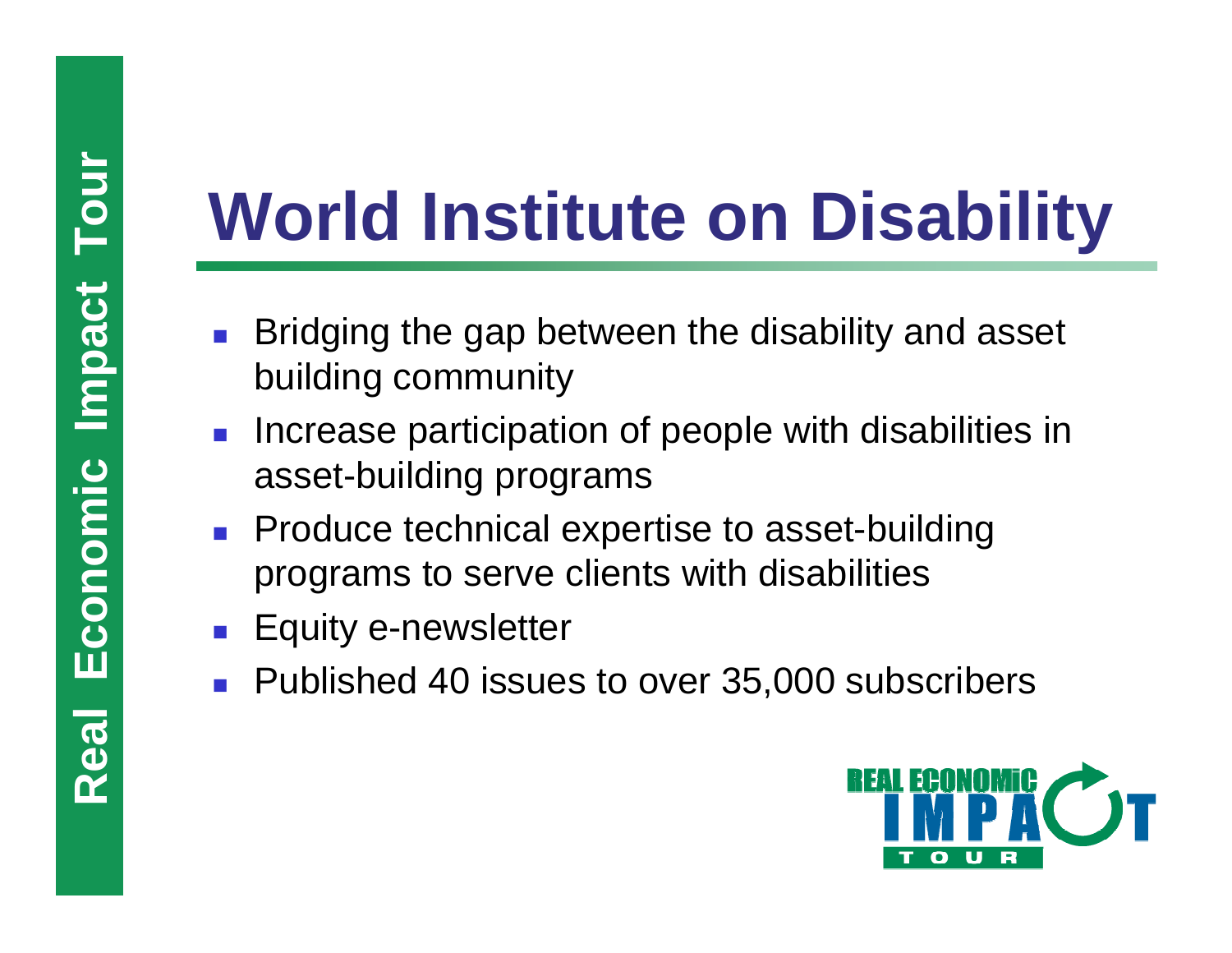- П **New Ad Hoc Task Force on Asset Development for Consortium of Citizens with Disabilities, Washington, DC (over 100 national organizations)**
- **Rew Ad Hoc Task Force on Asset Development**<br>
The Max Ad Hoc Task Force on Asset Development<br>
for Consortium of Citizens with Disabilities,<br>
Washington, DC (over 100 national organization<br>
Three Reports to Congress on the **Three Reports to Congress on the needs of Taxpayers with Disabilities, Taxpayer Advocate Services, and IRS Wage & Investment Blueprint**
	- **New tax advantage savings Bills in Congress (Representatives Crenshaw, Conyers & Senators Dodd, and Casey and Hatch)**
	- **New pension Bill in Congress to exclude up to \$75,000 in an IRA from the Supplemental Security Income test (Representative Lewis) REAL ECONOMIC**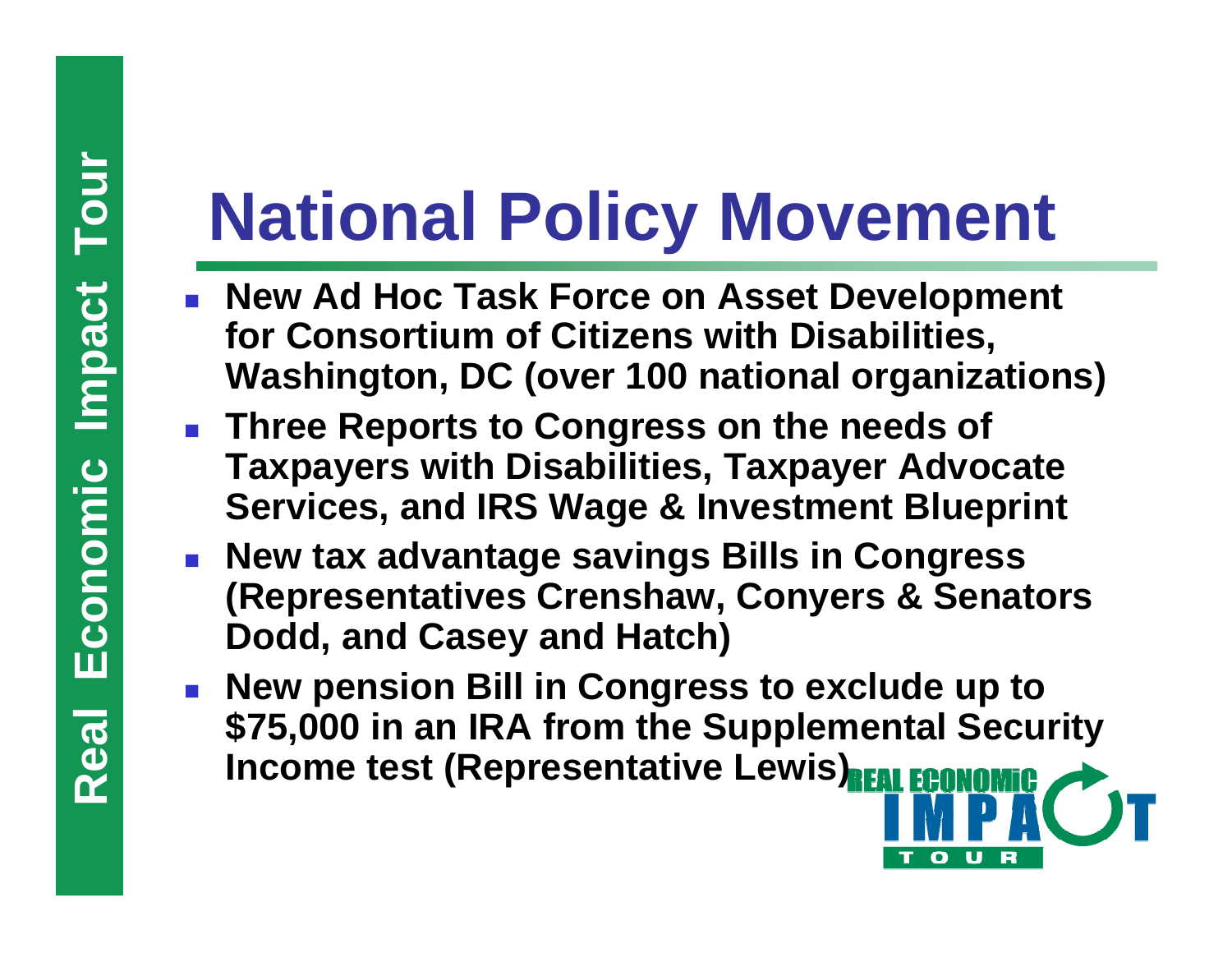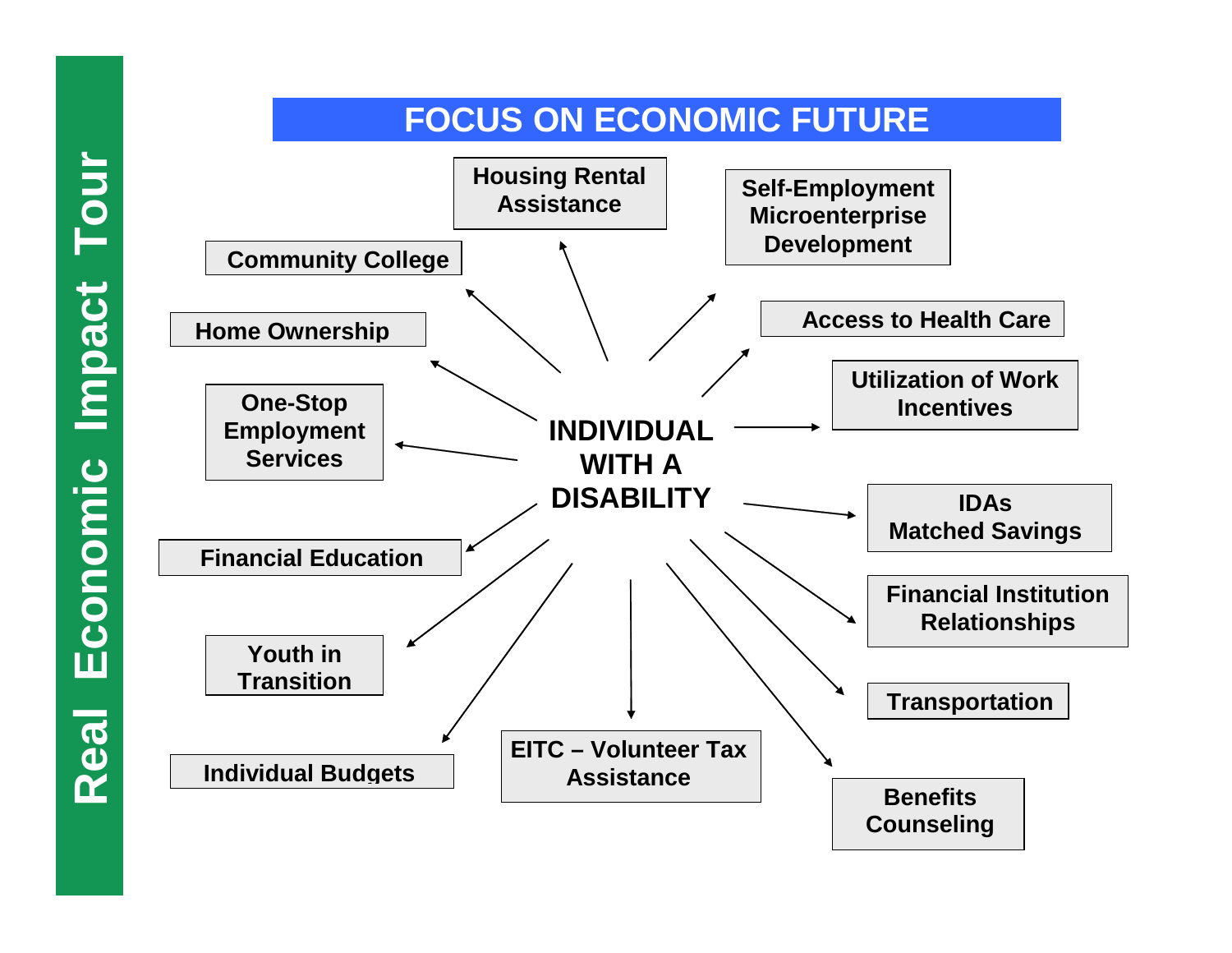# Asset Accumulation and Economic<br>
Self Sufficiency (AAESS)<br>
Second Generation of Research,<br>
Demonstration, Knowledge<br>
Translation and Use<br>
Funded by NIDRR<br>
October 2009 - 2012<br>
Research<br>
Research<br>
Research<br>
Research<br>
Resear